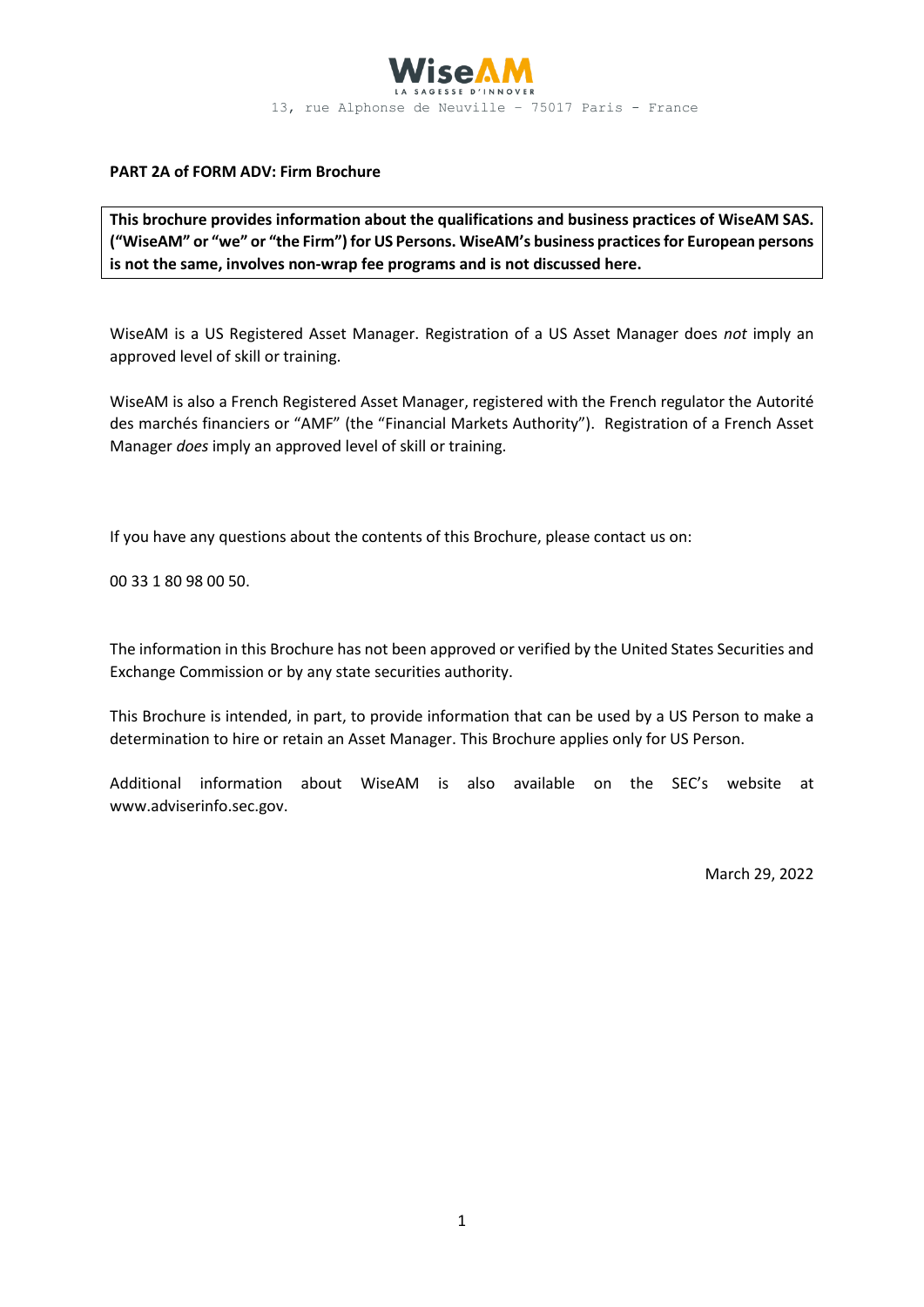

# Item 2 – Material Changes

This is our 7th brochure. It encompasses update figures about WiseAM assets under management.

Pursuant to SEC Rules, we will ensure that Clients receive a summary of any material changes to this and subsequent Brochures within 120 days of the close of our fiscal year. We may further provide other ongoing disclosure information about material changes as necessary.

We will provide Clients with a new Brochure as necessary based on changes or new information, at any time, without charge. Our Brochure may be requested by contacting us at the number above.

Additional information about WiseAM is also available via the SEC's website: [www.adviserinfo.sec.gov.](http://www.adviserinfo.sec.gov/)

The SEC's website provides information about any persons affiliated to WiseAM.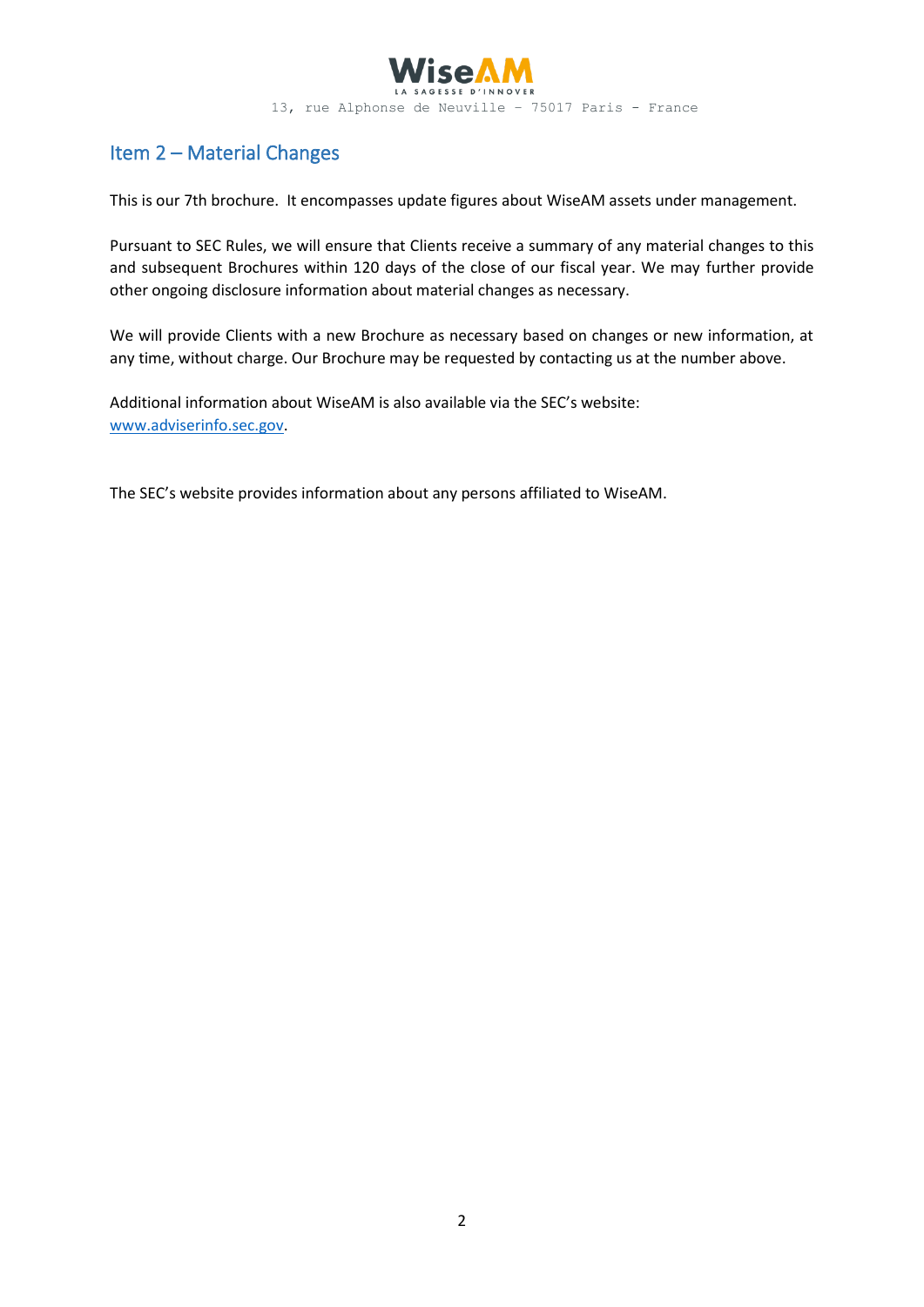

# Item 3 -Table of Contents

| Item 1            | Cover page                                                       | $\mathbf{1}$ |
|-------------------|------------------------------------------------------------------|--------------|
| Item <sub>2</sub> | Material changes                                                 | 2            |
| Item 3            | Table of contents                                                | 3            |
| Item 4            | <b>Advisory Business</b>                                         | 4            |
| Item 5            | <b>Fees and Compensation</b>                                     | 8            |
| Item 6            | Performance Based Fees and Side-by-Side Compensation             | 11           |
| Item 7            | <b>Types of Clients</b>                                          | 13           |
| Item 8            | Methods of Analysis, Investment Strategies and Risk of Loss      | 14           |
| Item 9            | Disciplinary information                                         | 16           |
| Item 10           | Other Financial Industry Activities and Affiliations             | 17           |
| Item 11           | Code of Ethics, Participation or Interest in Client Transactions | 18           |
| Item 12           | <b>Brokerage Practices</b>                                       | 22           |
| Item 13           | <b>Review of Accounts</b>                                        | 26           |
| Item 14           | Client Referrals and Other Compensation                          | 27           |
| Item 15           | Custody                                                          | 29           |
| Item 16           | <b>Investment Discretion</b>                                     | 30           |
| Item 17           | <b>Voting Client Securities</b>                                  | 31           |
| Item 18           | <b>Financial information</b>                                     | 32           |
| Item 19           | Requirements for State Registered Advisors                       | 33           |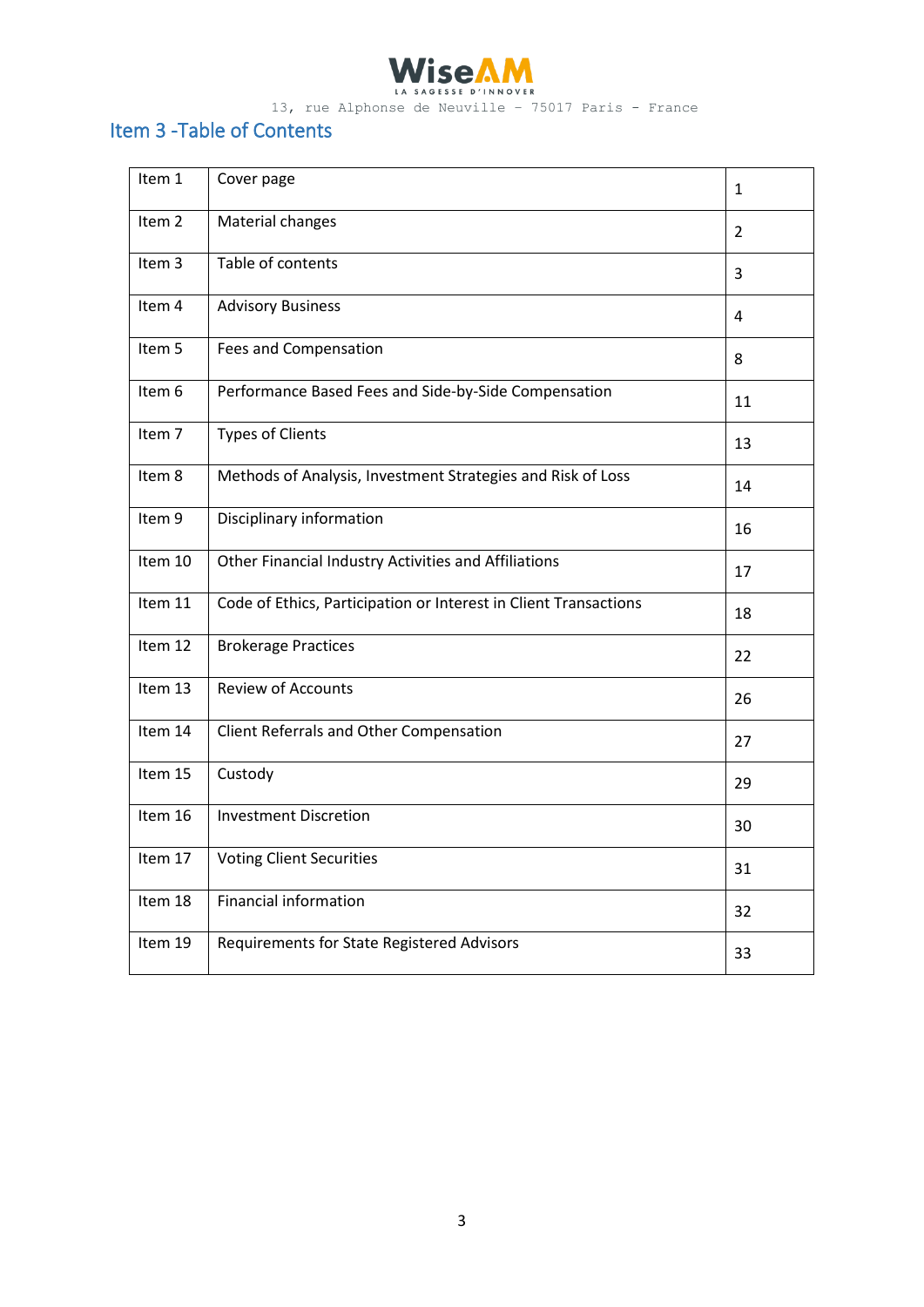

## Item 4 – Advisory Business

### Firm Description

- Established in 2011, we are an independent wealth management firm located in Paris France. We provide customized investment management solutions that are tailored to our Client's goals and objectives and are delivered with outstanding personal service.
- Our investment approach is to build broadly diversified, efficient portfolios that capture the asset class returns in accordance with the investor risk tolerance.
- We offer a broad range of investment solutions suited to the tax residency of the Client. These range from regulated Investment Funds ("UCITS") in Europe, which we provide according to our status as a French registered Investment Manager, but to which we shall make no further reference, to individual portfolios in the U.S which form a part or all of our dedicated personalized investment programs.
- Asset under management as at December  $31<sup>st</sup>$  2021 are 625 910 947 USD. All the portfolios are managed on a discretionary basis (mandates and collective investment vehicles).
- We have a highly experienced team of advisers who boast degrees from top universities and certifications from leading professional organizations

#### Principal owners

• WiseAM, founded by Mr. François Jubin, is now in its 10th year of operation. Its principal owner is Crystal Holding.

#### Advisory Services

- We provide investment management services focused on the ongoing selection and management of marketable security portfolios. Such services incorporate a holistic view of Clien t's investment management needs.
- Based upon each Client's situation, we help Clients understand and plan for their liquidity needs, as well as develop and maintain an appropriate long‐term investment plan. In particular, we seek a complete understanding of each client's investment objectives.
- The investment management policy is detailed in a policy statement named the "*mandate*". The mandate reflects the Client's return objectives, risk tolerance and liquidity restraints given current market conditions, fees.
- This mandate, which may be amended from time to time as client circumstances or objectives change, implements the objectives noted above using the appropriate asset classes and instruments for the Client.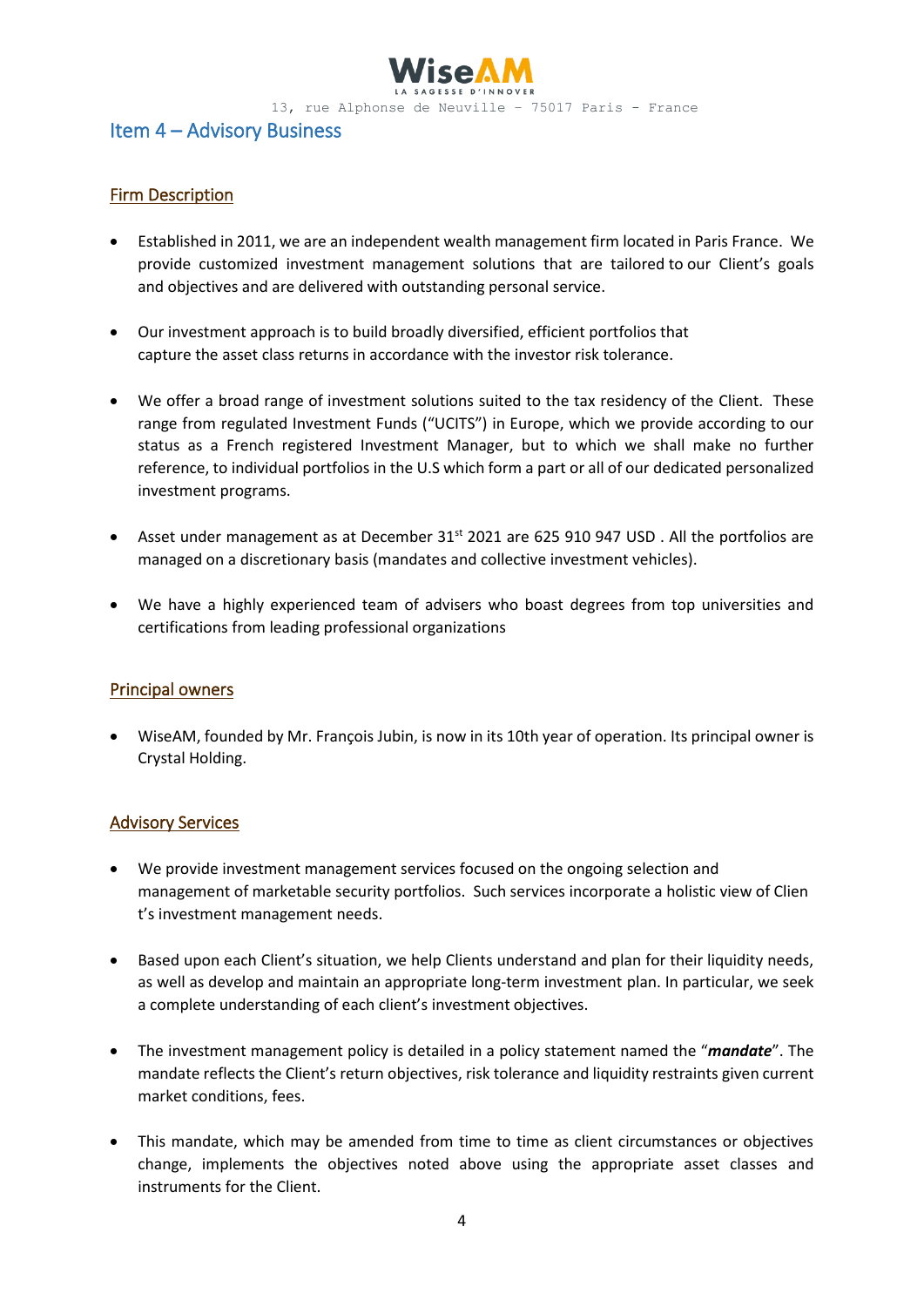

- WiseAM monitors portfolio progress and performance through time, rebalancing the portfolio in accordance with our portfolio managers' views and process, and reports portfolio performance and balances on at least a quarterly basis.
- The Firm invests in mutual funds where appropriate to maintain broadly diversified portfolios and have access to particular asset classes as well as in straight securities.
- Clients may put restrictions on investing in certain securities or types of securities in their portfolios. Where possible, WiseAM will accommodate such investment restrictions. Implementing restrictions recorded in the mandate might detract from investment performance.

### Financial Planning

- Upon specific request by the Client, the Firm may provide either financial consulting or a comprehensive financial plan tailored to meet the client's needs and/or investment objectives as described by the client. These services may include, but are not limited to the following:
	- Identification of financial goals,
	- preparation of financial condition statements, cash flow, net worth,
	- asset allocation analysis,
	- Client's investment philosophy, risk tolerance and investment objectives.
- When appropriate, the firm encourages Clients to use the services of independent financial advisers and/or tax specialists and makes clear that the firm does not render legal, accounting, wrap fee program or tax advice.
- The firm will not advise the client or act for the client in any legal proceedings, including bankruptcies, involving securities held or previously held, or the issuers of those securities. The firm will not vote proxies for securities held in Client accounts.

#### Mandate

- The mandate, which is always delivered by WiseAM to Clients, provides details on fee structures and account services to be provided by the firm. These agreements are executed between the Client and the firm.
- Clients may pay expenses under a "traditional" payment option, meaning that advisory services are provided for a fee, but transaction services are billed separately on a per-transaction basis by the custodian bank, or under a bundled payment, meaning that advisory services (including asset management) and transaction cost (including ticket charges) are provided for one fee. Our Asset Management Services in the US are not considered as a wrap fee program.
- You should bear in mind that fee-based accounts, when compared with commission-based accounts, often result in lower costs during periods when trading activity is heavier, such as the year an account is established. However, during periods when trading activity is lower, the feebased account arrangements may result in a higher annual cost for transactions. Thus, depending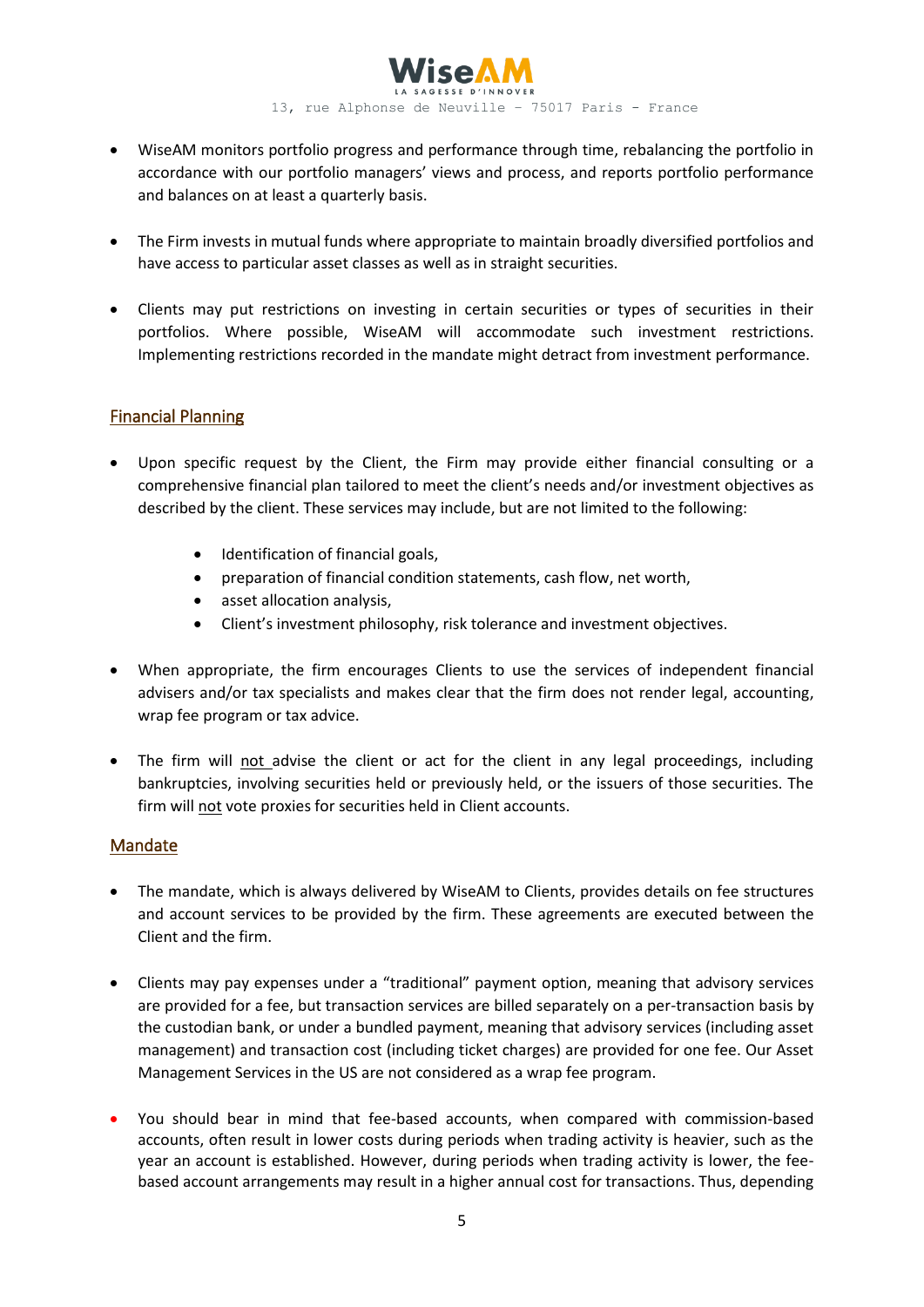

on a number of factors, the total cost for transactions under a fee account versus a commission account can vary. Factors which affect the total cost include account size, amount of turnover, type and quantities of securities purchased or sold, commission rates and the client's tax situation. It should also be noted that lower fees for comparable service may be available from other sources. The exact fees and other terms will be outlined in the agreement between the client and WiseAM. The client should discuss the advantages and disadvantages of fee-based and commission-based accounts with his/her adviser.

- WiseAM offers asset management services, which involves the firm in providing continuous and ongoing supervision over the client's account. WiseAM will continuously monitor the client account and make trades in the account(s) when necessary. The account will be managed by WiseAM based on the client's financial situation, investment objectives and risk tolerance. WiseAM will actively monitor the account and will make management recommendations and decisions regarding buying, selling, reinvesting or holding securities, cash or other investments.
- We recommend that assets in a mandate be maintained in an advisory account with a qualified custodian. The client shall appoint WiseAM as his/her investment adviser of record on specified accounts. The account will consist only of separate account(s) held by the qualified custodian under the client's name. WiseAM does not act as custodian and does not have direct access to funds and securities except to have advisory fees deducted from the client account with the client's prior written authorization. The qualified custodian will maintain physical custody of all funds and securities of the Account, and the client will retain all rights of ownership (e.g., right to withdraw securities or cash, exercise or delegate proxy voting and receive transaction confirmations) for the account. The client shall authorize WiseAM to have trading authorization on your account and we will provide asset management services. The client shall authorize either discretionary or nondiscretionary management in his/her agreement for us. If the client has authorized us to provide asset management services on a discretionary basis, we will make all decisions to buy, sell or hold securities, cash or other investments in your managed account in our sole discretion without consulting with the client before making any transactions. The client shall provide us with written authorization to exercise this discretionary authority, and can place reasonable restrictions and limitations on our discretionary authority.

#### Account Termination

- Mandates (and therefore the relationship) may be terminated by either party upon written notice.
- As described in the "Mandate", upon written receipt of notice to terminate its Client Agreement with us, we will end our advisory services in an orderly and efficient manner.
- We do not charge any fee for termination. However, the Client should be aware that certain mutual funds impose redemption fees as stated in each company's fund prospectus in certain circumstances. Clients must also keep in mind that the decision to liquidate securities or mutual funds may result in tax consequences that should be discussed by the client with their own tax advisor.
- Investment Advisory Fees are generally billed separately and are prorated to the date of termination if the Client terminates its relationship with WiseAM. Investment Advisory Fees are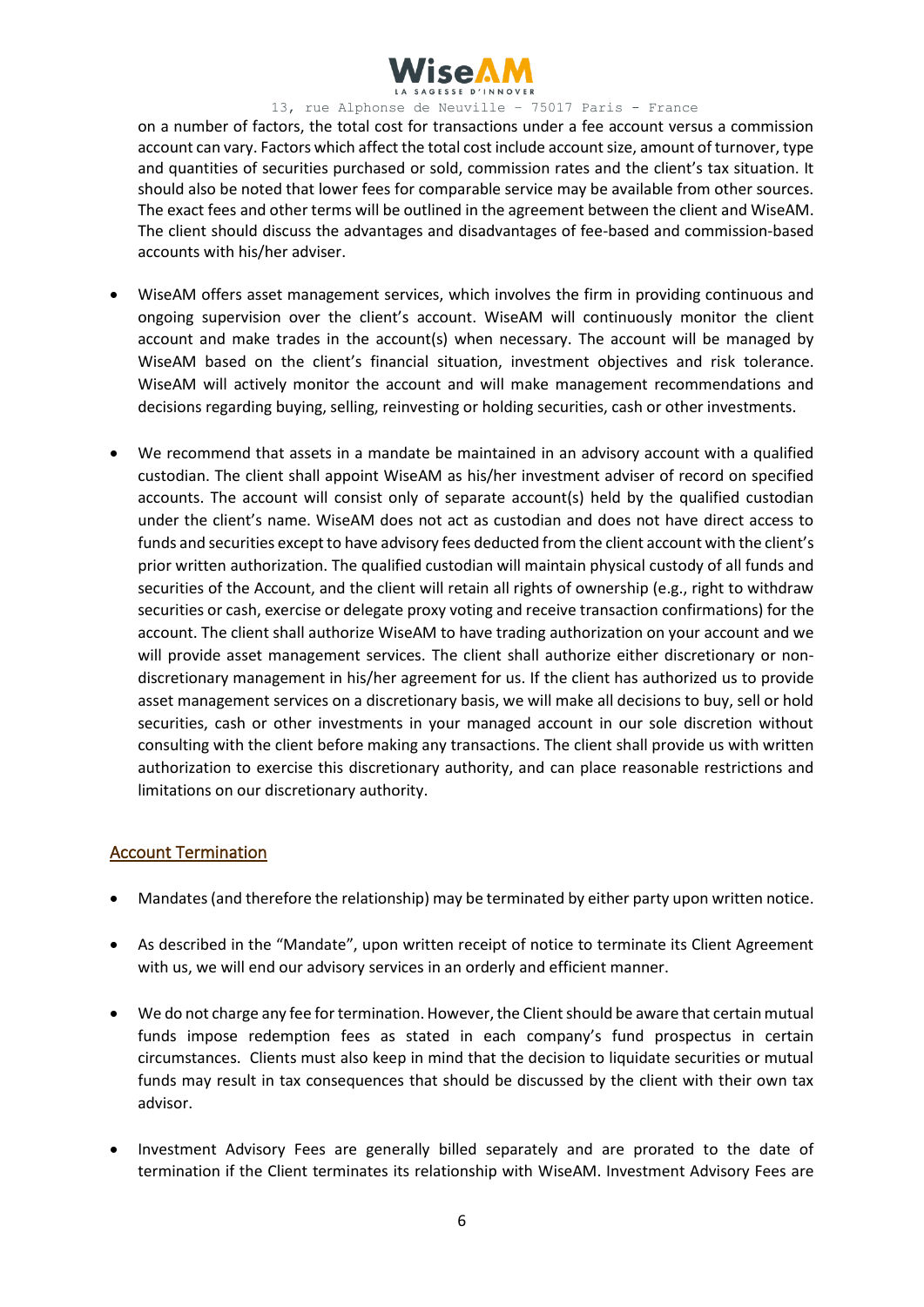

also prorated at the inception of the investment advisory agreement to cover only the period of time the account assets were under management.

• US Person Clients may decide to continue their relationship with the custodian bank. In such instances, the assets will remain on the Client's account where we will no longer have access to the account.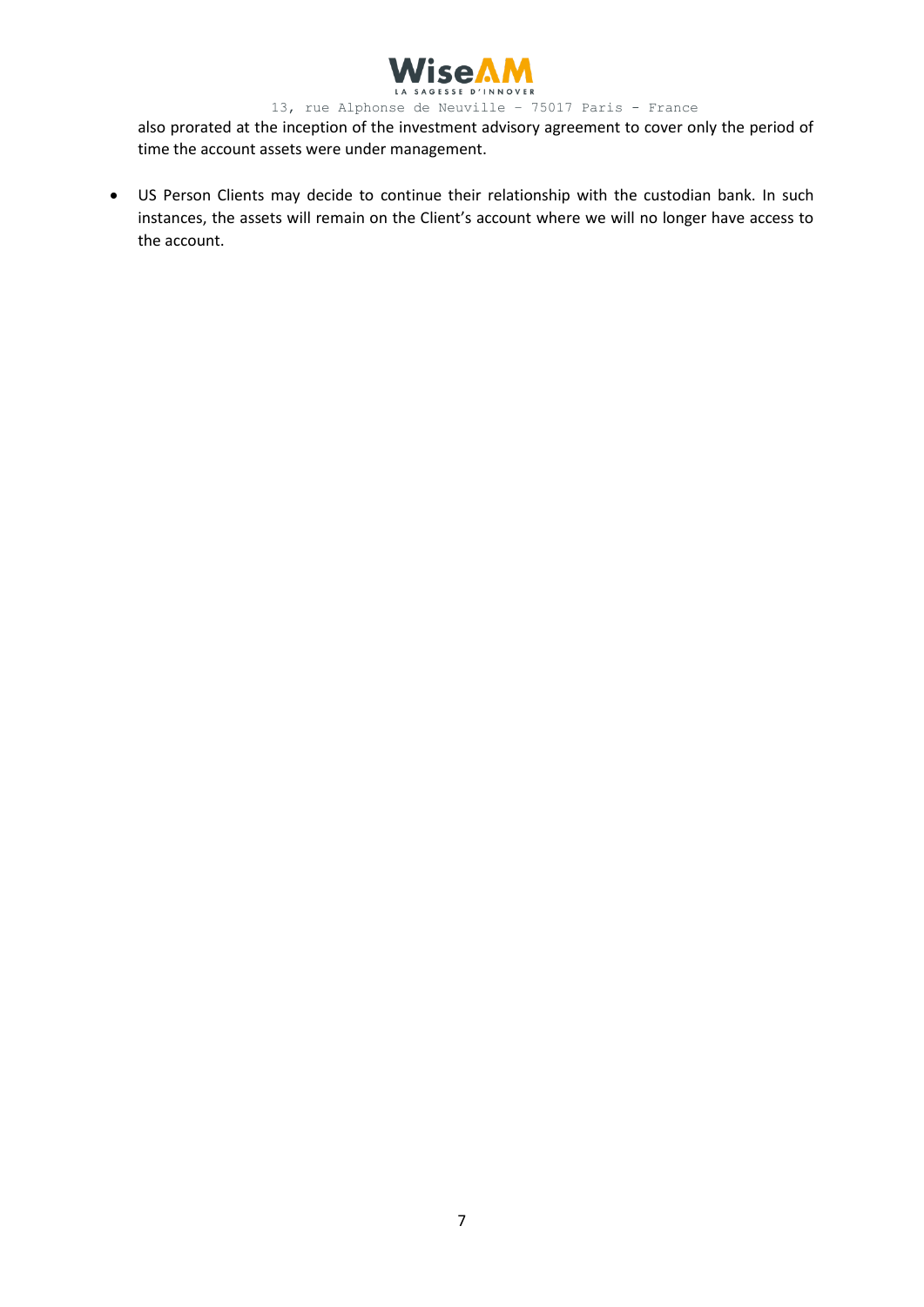

## Item 5 – Fees and Compensation

#### Investment Advisory Fees

- Fees charged for our asset management services are based on a fixed charge, billed at the end of the billing period on a quarterly calendar basis. Clients will be charged an annual fee which equates to around 1.50% of the amount of assets under management.
- On occasions, after negotiation and written agreement with the Client, fees may be based on a percentage of assets under management, calculated on the fair market value of your account as of the last business day of the previous billing period as valued in good faith as reflected on Client's quarterly portfolio reports. WiseAM reports are matched with the custodian bank statement of holdings.

*Fair market value of assets for this purpose is normally as reflected on the account statement as received from the custodian, although on occasion adjustments may be necessary to reflect such items as interest accrued but not yet paid. Securities for which fair market values are not readily available are valued in good faith by the custodian.*

- Additional deposits and withdrawals will be added or subtracted from portfolio assets, as the case may be, which may lead to an adjustment of the Account Fee.
- When permitted by the Client, we receive our Investment Advisory Fee directly from Client accounts. Since all accounts, as we have stated, are held with third party custodians and/or trustees, as described further in *Item 15*, we will prepare an invoice, which is sent to the Client and the custodian. The custodian will deduct the Investment Advisory Fee from the applicable account and provide payment to the Firm. We cannot directly debit (or credit) any Client accounts.
- The Management Fees charged for our asset management services may be negotiable dependent on:
	- the type of client,
	- the complexity of the client's situation,
	- the composition of the client's account (i.e., equities versus mutual funds),
	- the potential for additional account deposits,
	- the relationship of the client with the investment adviser representative, and
	- the total amount of assets under management for the client.

We believe that our annual fee is reasonable in relation to:

- the services provided, and / or
- the fees charged by other investment advisers offering similar services/programs.

However, our annual investment advisory fee may be higher than that charged by other investment advisers offering similar services/programs. In addition to our compensation, the Client may also incur charges imposed at the mutual fund level (e.g., advisory fees and other fund expenses).

• WiseAM may also receive performance-based fees from certain Clients, which are subject to applicable law, and are negotiable. See *Item 6* for further information.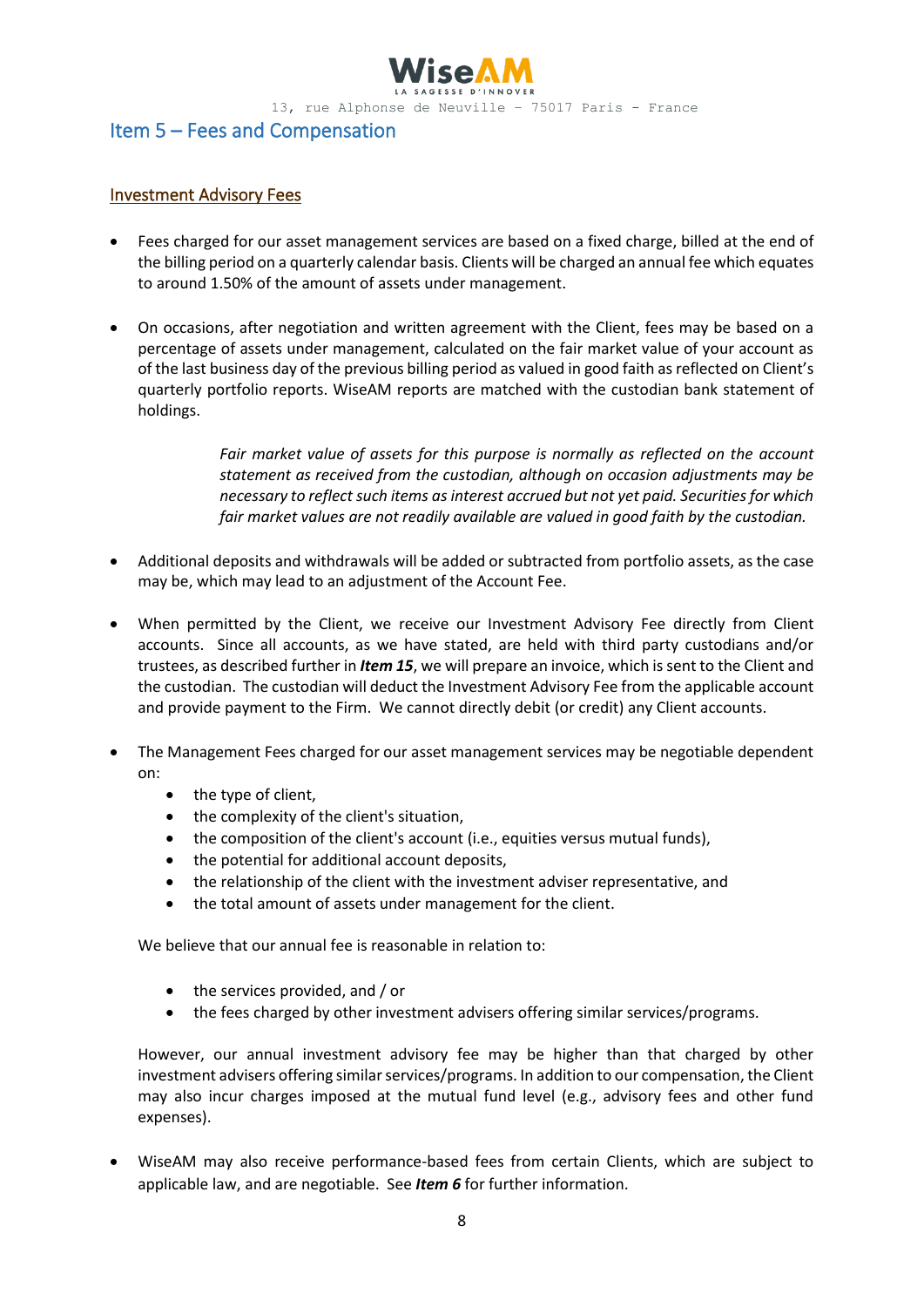

#### Fees for Specialized Accounts and Advisory Services

- As permitted under our status as a French approved Portfolio Management Company ("Société de Gestion"), WiseAM currently sponsors and advises 9 French registered mutual funds named "Apprecio", "WISE3", "WISE4", "WISE5", "WISE5PEA", "Capital Long Terme", "JUMP Evolution", "WiseIMMO" and "Wise World ISR"
- The annual advisory fee for the funds (European regulated funds) are as follow:

| Funds                 | <b>Advisory fees</b> |  |
|-----------------------|----------------------|--|
| Apprecio              | 1.70%                |  |
| Wise World ISR        | 2.00%                |  |
| Capital Long Terme    | 1.70%                |  |
| Wise3                 | 1.40%                |  |
| Wise4                 | 1.60%                |  |
| Wise5                 | 1.80%                |  |
| Wise5PEA              | 1.80%                |  |
| <b>JUMP Evolution</b> | 2.00%                |  |
| WiselMMO              | 2.90%                |  |

• US Persons should be aware that European regulated funds of this nature might be inappropriate in relation to US taxation and/or unauthorized. As a consequence, WiseAM does not market these European Collective Investment Vehicles to US residents

## Additional Fees and Expenses Payable by Clients.

- Investment activity may also involve other transaction fees payable by Clients, such as sales charges, odd-lot differentials, transfer taxes, wire transfer and electronic fund fees, and other fees and taxes on brokerage accounts and securities transactions. In addition, as stated, Clients may incur certain charges imposed by custodians, broker/dealers, third-party investment consultants, and other third parties, such as custodial fees, consulting fees, administrative fees, and transfer agency fees. WiseAM is not the beneficiary of such fees.
- To the extent that the Client agrees, a proportion of WiseAM's fees may be based upon capital gains or capital appreciation to the extent that exceeds the benchmark performance and as stated in the mandate.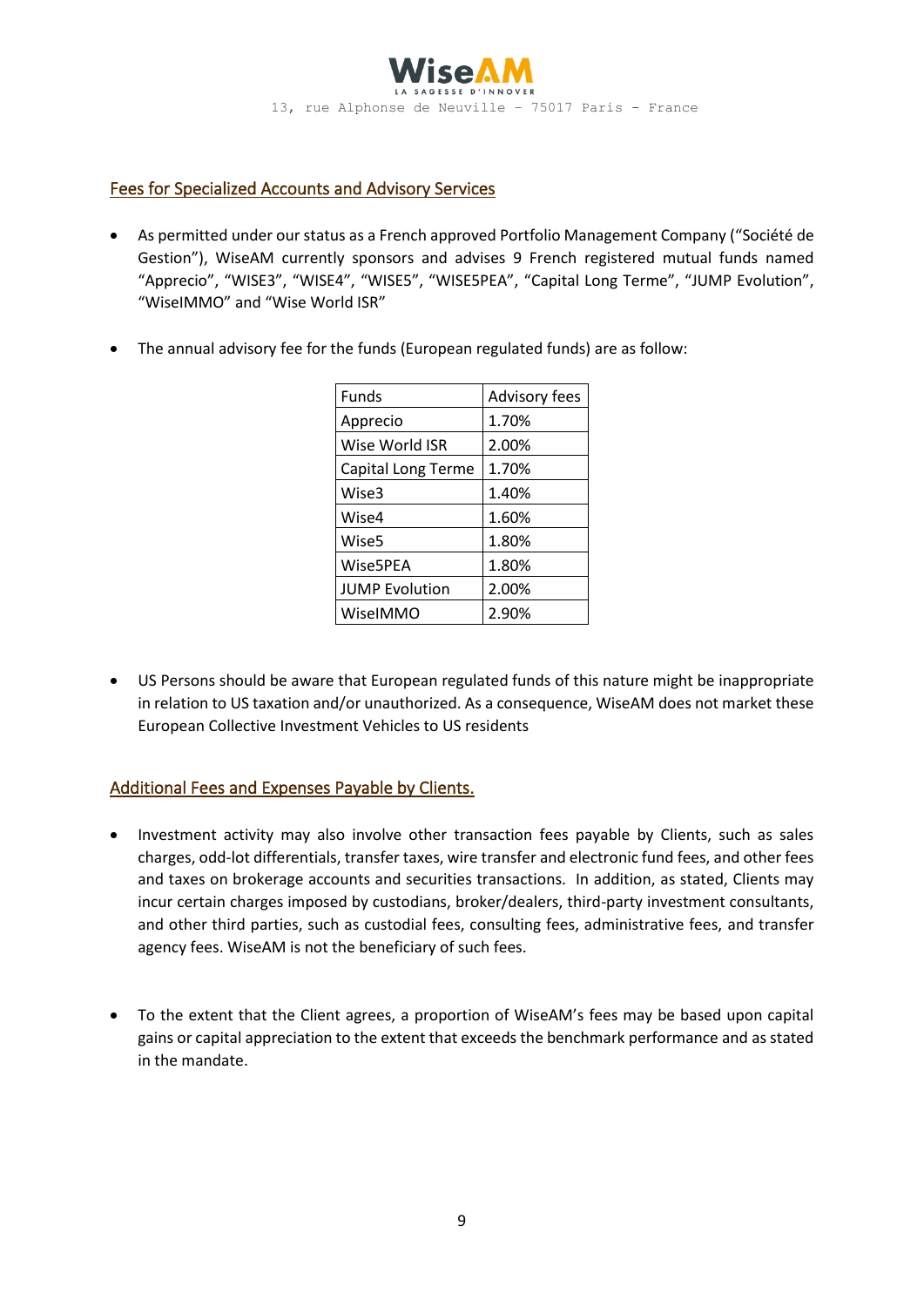

### Fees for the Sale of Securities.

Neither WiseAM nor its employees receive, directly or indirectly, any compensation from the sale of securities or investments that are purchased or sold for a Client's account. WiseAM is compensated through the stated management fee agreed upon in the mandate. Accordingly, WiseAM believes that it does not have any conflicts of interest in the event that it might receive additional compensation relating to the Client assets that we manage, except as specifically disclosed from time to time.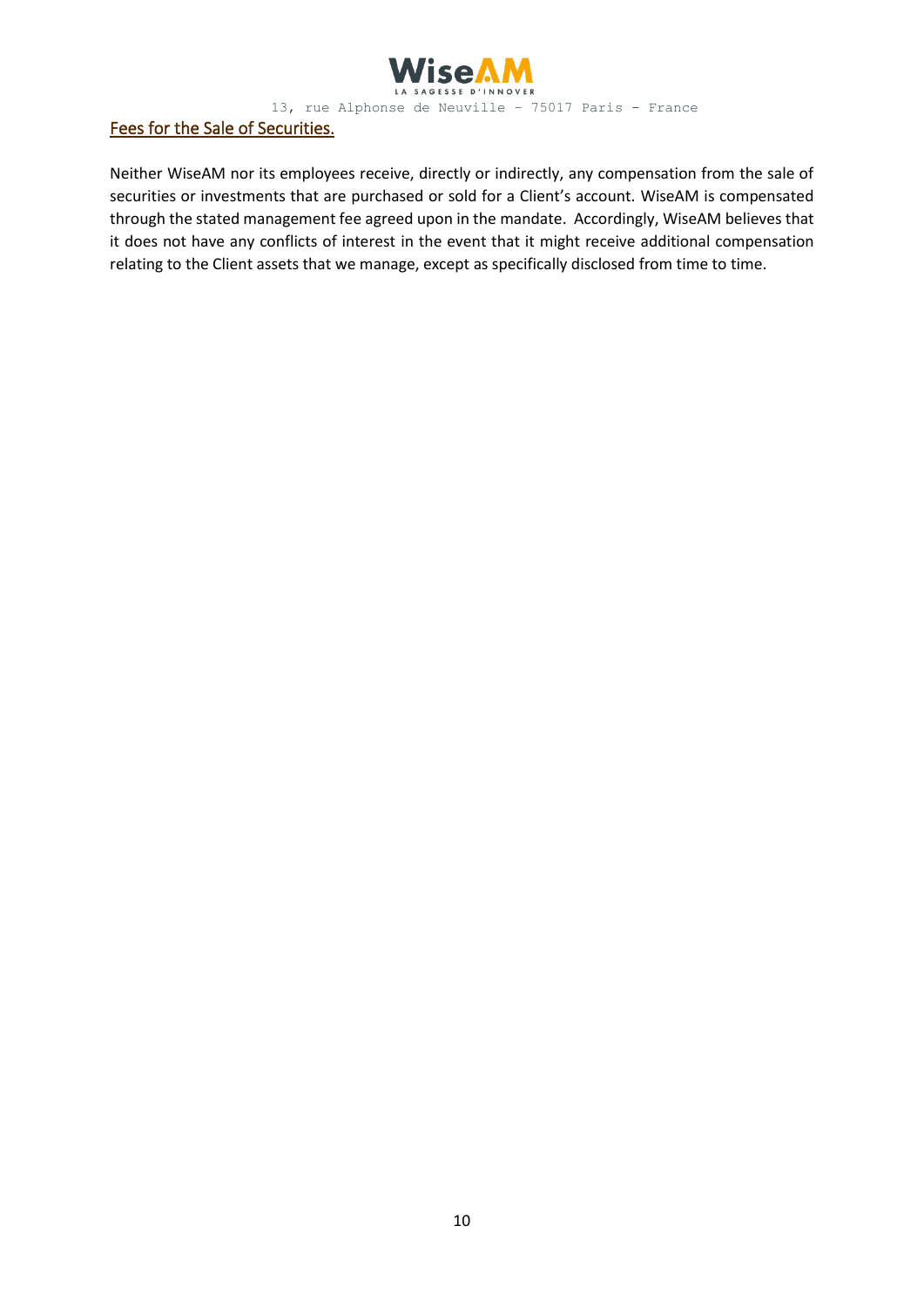

# Item 6 – Performance-Based Fees and Side-by-Side Management

#### Performance-Based Fees.

- WiseAM may receive performance-based fees for its investment management services, which may be in addition to the Investment Advisory Fee described in *Item 5*. Generally, WiseAM receives a performance-based fee up to 10% of any exceptional performance, as defined in the mandate. A performance-based fee is a fee representing an asset manager's compensation for managing an account which is based upon a percentage of the net profits of the account being managed. When calculating net profits, performance-based fees may be based on absolute or benchmark relative returns. For accounts managed in accordance with certain investment strategies, a performancebased fee represents our standard fee arrangement. However, in certain other instances, we may negotiate performance-based fees with specific Clients. In any event, we may have both performance-based fee accounts and asset-based fee accounts within a particular investment strategy.
- Performance-based fee can create certain inherent conflicts of interest with respect to WiseAM's management of assets. Specifically, our entitlement to a performance-based fee in managing one or more accounts may create an incentive for us to take risks in managing assets that we would not otherwise take in the absence of such arrangements. Additionally, since performance-based fees reward us for strong performance in accounts which are subject to such fees, we may have an incentive to favor these accounts over those that have only asset-based fees (i.e., fees based simply on the amount of assets under management in an account) with respect to areas such as trading opportunities, trade allocation, and allocation of new investment opportunities.
- To maintain fair and equitable treatment of all of accounts, WiseAM has implemented specific controls, and policies and procedures, to further its efforts to treat all accounts fairly, regardless of their corresponding fee-structure. All portfolio managers are made aware of the policy. WiseAM engages in fair allocation practices and seeks to balance investments throughout Client portfolios, considering available assets to be purchased as well as each Client's investment objectives, limitations, and capital available for investment, among other factors. These activities, along with other controls existing in our organization, provide an environment that fosters the fair and equitable treatment of all accounts managed by WiseAM.

#### Side-by-Side Management.

- Our investment professionals simultaneously manage multiple types of portfolios (including separate accounts, European regulated funds, and pooled investment funds) according to the same or a similar investment strategy (i.e., side-by-side management). The simultaneous management of these different investment products can create certain conflicts of interest, as the fees for the management of certain Client accounts are higher than others. Nevertheless, when managing the assets of such accounts, WiseAM has an affirmative duty to treat all such accounts fairly and equitably over time.
- Although WiseAM has a duty to treat all portfolios within an investment strategy fairly and equitably over time, such portfolios will not necessarily be managed the same at all times.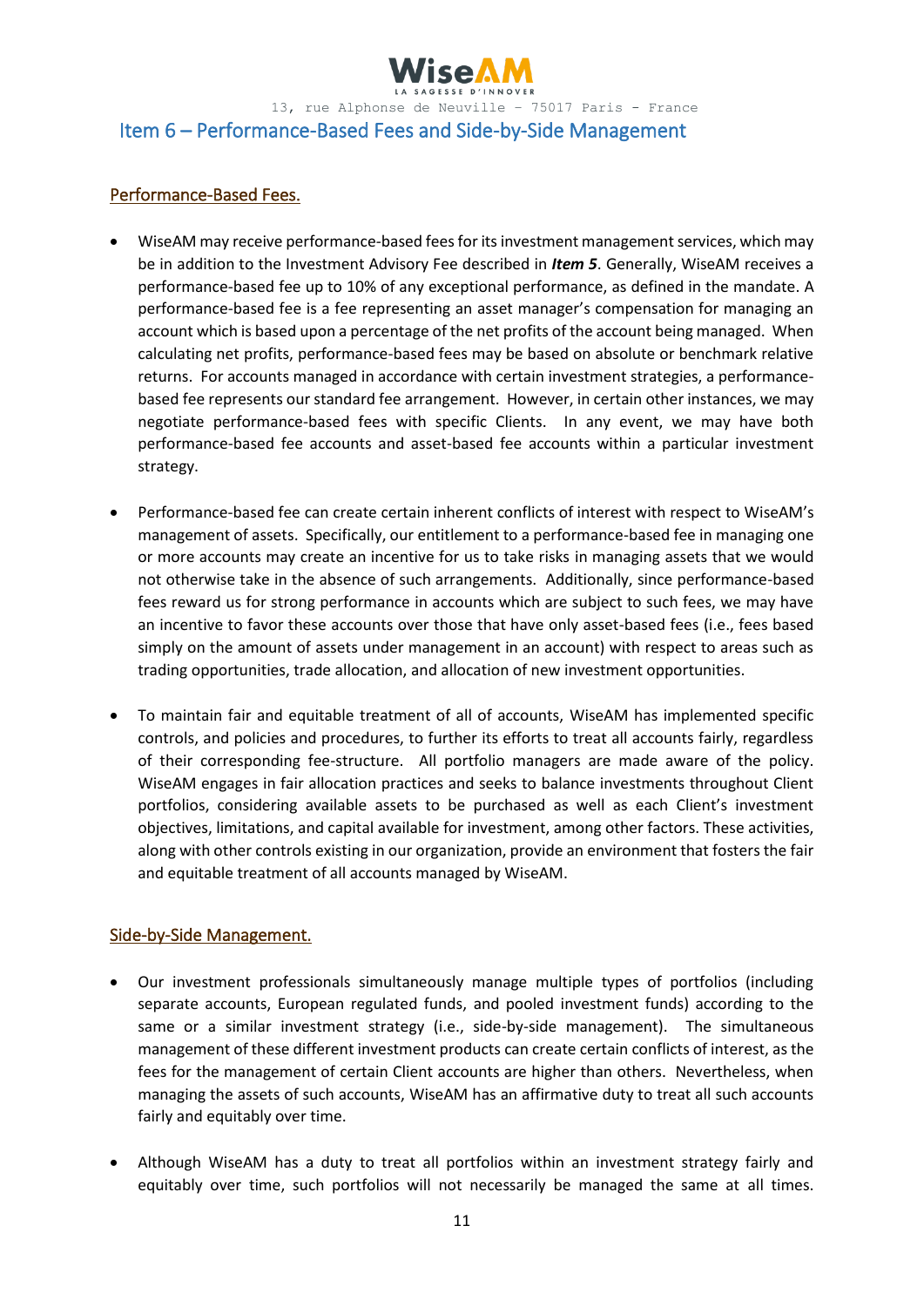

Specifically, there is no requirement that WiseAM use the same investment practices consistently across all portfolios. In general, investment decisions for each Client account will be made independently from those of other Client accounts, and will be made with specific reference to the individual needs and objectives of each Client account. In fact, different Client guidelines and/or differences within particular investment strategies may lead to the use of different investment practices for portfolios within a similar investment strategy. In addition, WiseAM will not necessarily purchase or sell the same securities at the same time or in the same proportionate amounts for all eligible portfolios, particularly if different portfolios have materially different amounts of capital under management by WiseAM or different amounts of investable cash available. As a result, although WiseAM manages numerous portfolios with similar or identical investment objectives, or may manage accounts with different objectives that trade in the same securities, the portfolio decisions relating to these accounts, and the performance resulting from such decisions, may differ from portfolio to portfolio.

- Since side-by-side management of various types of portfolios raises the possibility of favorable or preferential treatment of a portfolio or a group of portfolios, WiseAM has policies and procedures designed and implemented in furtherance of its efforts to treat all portfolios fairly and equally over time. All portfolio managers are made aware of the policy. WiseAM engages in fair allocation practices and seeks to balance investments throughout Client portfolios, considering available assets to be purchased as well as each Client's investment objectives, limitations, and capital available for investment, among other factors. By utilizing these procedures, WiseAM believes that portfolios that are subject to side-by-side management alongside other products are receiving fair and equitable treatment over time.
- The foregoing responses to *Items 5 and 6* represent WiseAM's basic compensation arrangements. The Investment Advisory Fee and performance-based fees described above are structured to comply with Rule 205-3 under the Investment Advisers Act of 1940. Fees and other compensation are negotiable in certain circumstances and arrangements with any particular Client or investor may vary. Although WiseAM believes its fees are competitive, lower fees for comparable services may be available from other investment advisers.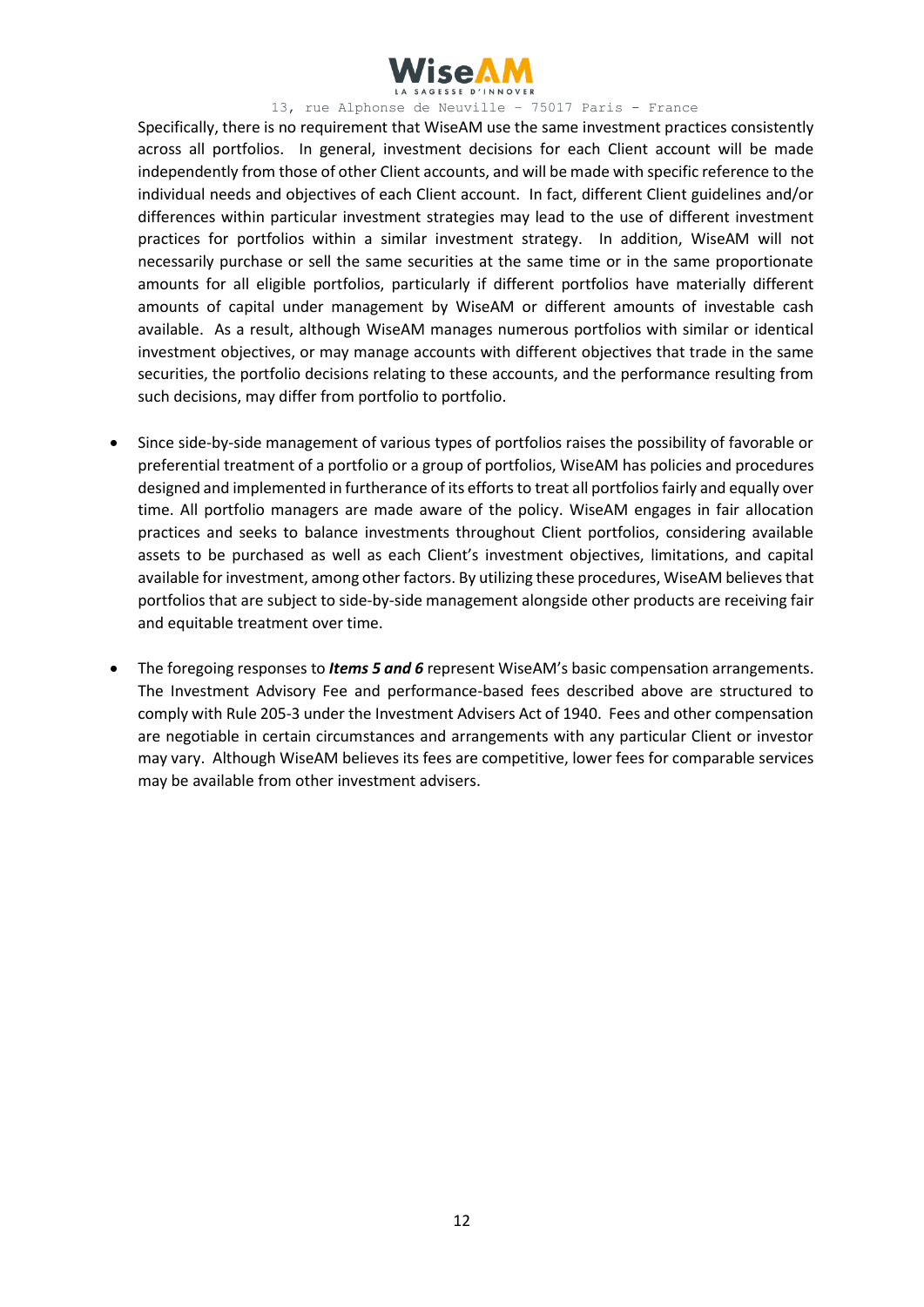

# Item 7 – Types of Clients

WiseAM provides investment supervisory services to individuals, pension and profit sharing plans, trusts, estates, charitable organizations, corporations and other business entities. It buys and sells investments for the accounts of its clients on a discretionary basis. WiseAM generally, does not accept clients with less than \$300,000 of investable assets.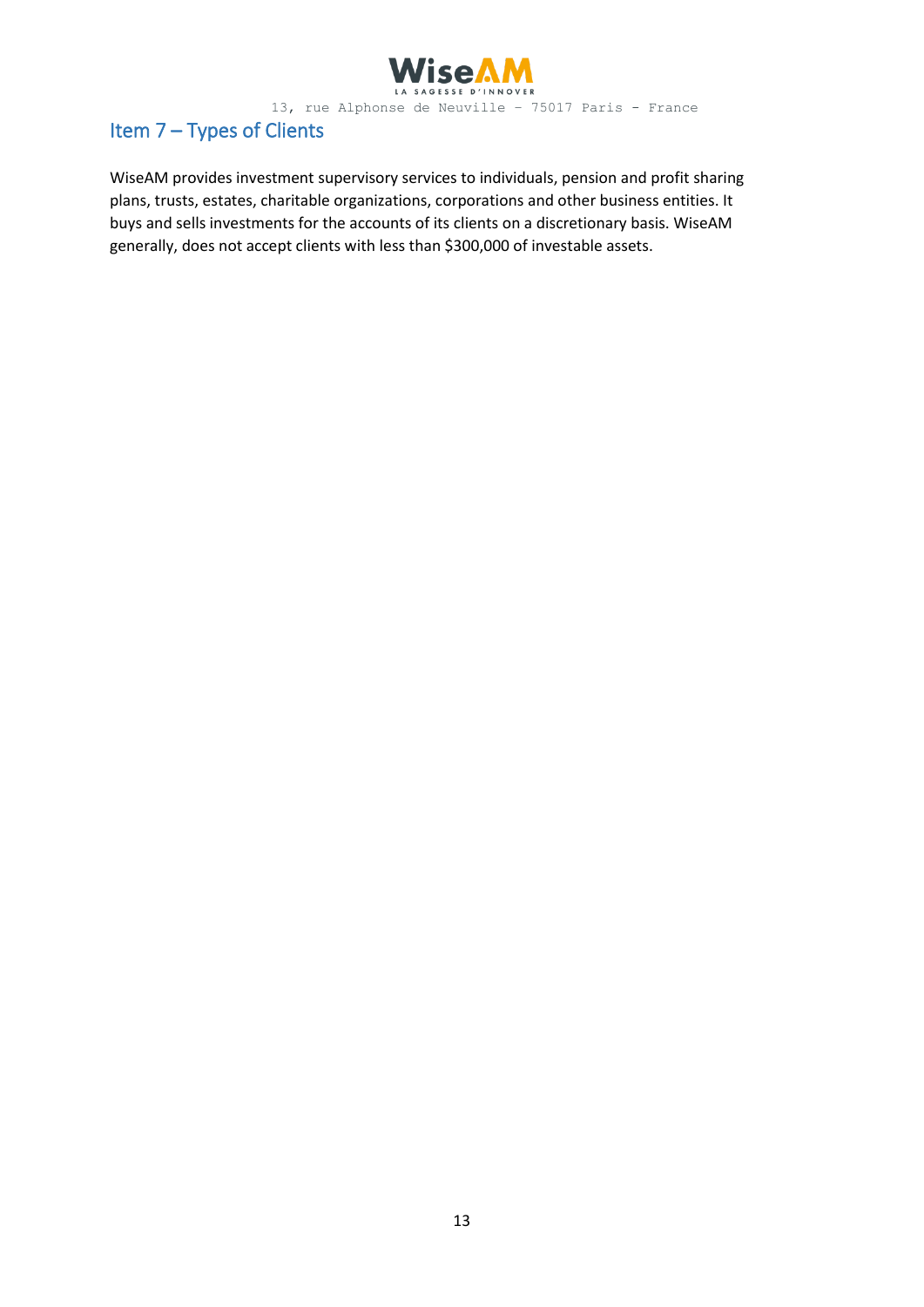

### Item 8 Investment Philosophy and Strategy

#### Investment Philosophy

- WiseAM's management philosophy incorporates many of the principles of "Modern Portfolio Theory." This theory has been thoroughly researched and supported for decades by leading financial academics, including several Nobel Prize winners. The investment management strategy is based on several fundamentals, including:
	- Market efficiency The theory states that the securities markets are fairly "efficient," although not always rational. This means that the price of financial assets reflects all information publicly available. Therefore, it is impossible to know ahead of time the next direction of the market as a whole. From an investment perspective, the theory implies that investors cannot consistently out‐perform the overall market by conducting "active" investment strategies. "Active" investment strategies include attempting to "time the market" and conducting "stock picking."
	- The importance of asset allocation The theory states that the construction of an investment portfolio as a whole is more important than individual security selection. The appropriate investment allocation across asset classes (e.g., stocks, bonds, and cash) will have far more influence on long-term portfolio results than the selection of individual securities.
	- Evaluating portfolio risk Risk is the uncertainty regarding future returns (or losses) on an investment. Risk is a critical component of investing and creating portfolios. The theory states that investment portfolios can be created and tailored to a level of expected risk. Over long periods of time, there is a relationship between the level of risk assumed and the return that can be expected in an investment program.
	- Benefits of diversification ‐ The level of risk can be reduced by increasing the diversification (types and number of securities) in a portfolio without significantly changing the portfolio's overall expected return.
	- Costs matter Investment costs are necessary, but minimization of investment costs and taxes can enhance long‐term performance.
- WiseAM will recommend an initial strategic allocation of assets (among stocks, bonds, and cash) after working with the client to determine:
	- Their goals and objectives, risk tolerance, and investment horizon.
	- The cash requirements for the portfolio (as well as expectations for future cash inflows or outflows).
	- Any constraints under which WiseAM would manage the portfolio (e.g., low cost basis stock that should be carefully evaluated to minimize recognition of capital gains, current tax status, and any anticipated change in tax status).
	- Any circumstances unique to their individual situation.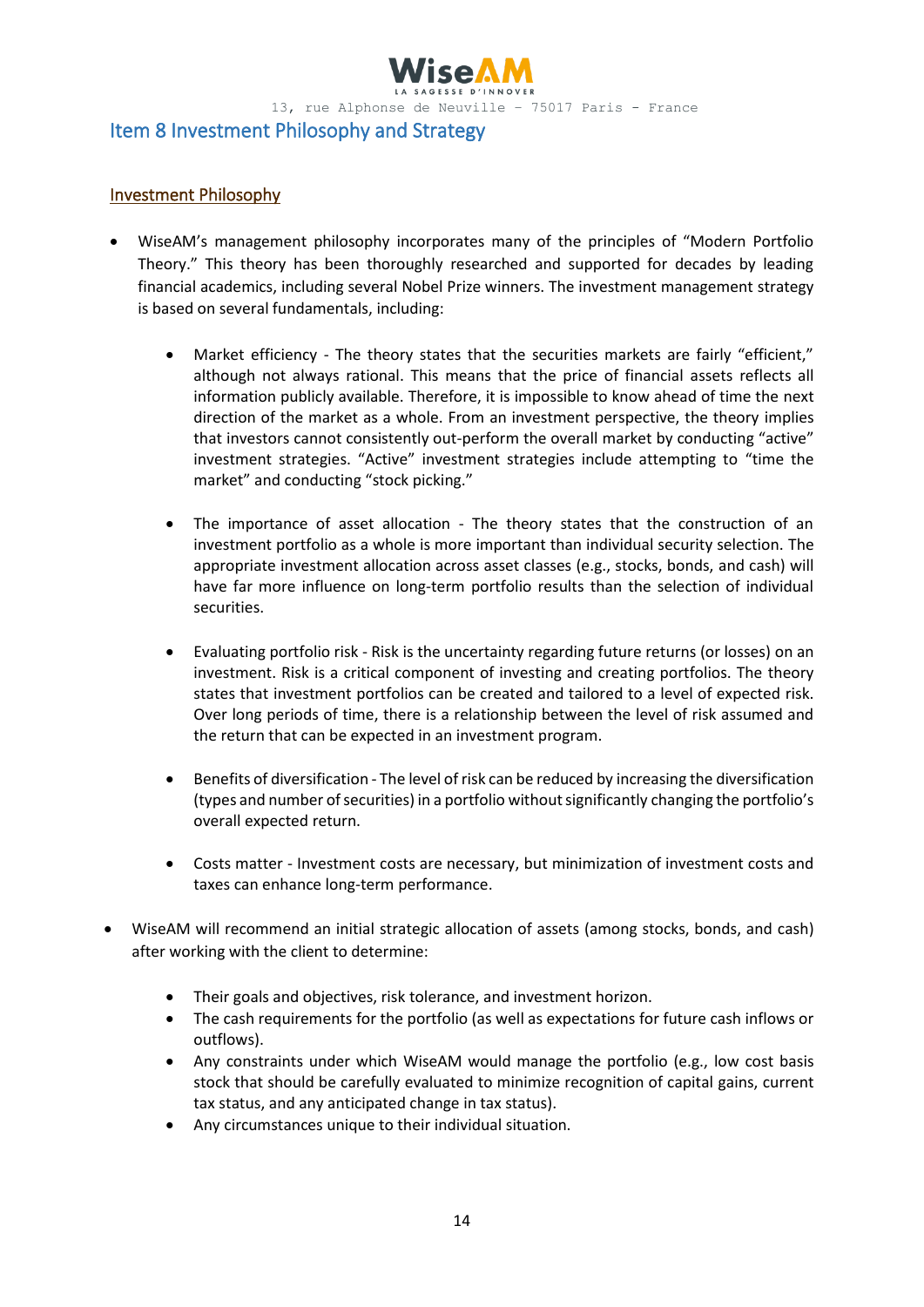

- WiseAM does not allow day‐to‐day changes in the financial markets to dictate changes in its long‐ term asset allocation for its clients (the strategic allocation).
- When the strategic allocation is agreed upon, a customized Proposal and Mandate is drafted. These documents outline the investment objectives and constraints of the particular client. These documents assist both the client and the Firm with a clear understanding of the strategy, as well as, providing the client with a meaningful method for evaluating the portfolio and the Firm. The Mandate should be periodically reviewed and modified based upon changing client needs and objectives, as well as, any material changes to the long term perspective for financial markets (see Item 13 Review of Accounts).
- Although the Firm cannot guarantee performance, it strives to create portfolios that, in the long run, should have a reasonable probability of meeting client objectives.
- Understanding Risk. Investing in securities involves risk of loss that clients should be prepared to bear. WiseAM does not guarantee the future performance of any client's portfolio or the level of success of a recommended strategy. Also, the Firm informs clients that investment decisions will not always be profitable. The Firm does seek to reduce and limit risk by investing in broadly diversified global equities and high quality fixed income securities and/or broadly diversified bond mutual funds.
- When evaluating an investment strategy, WiseAM works with its clients to identify risks and minimize risk wherever possible. Types of risk can include:
	- Inflation risk The risk that investment returns will be below the general increase in prices due to inflation.
	- Investment style risk The chance that returns from one investment style will trail returns from another investment style.
	- Credit risk The chance that a bond issuer will fail to pay interest and principal in a timely manner.
	- Interest rate risk The chance that bond prices will change based on a move in interest rates (bond prices decline as interest rates rise). Relative to fixed income securities with near term maturities, longer maturity bonds will have a larger change in price for a move in interest rates.
	- Reinvestment risk The potential exposure that a bond investor will have to accept a lower yield upon receiving the interest or principal from a maturing bond.
	- Early redemption risk Some bonds have features that allow the bond issuer to repurchase or redeem the bond before maturity at a specific price. This risk is the chance that the borrower will do so and thus expose the investor to a lower than expected return on that bond investment.
	- Systematic risk Also known as "market risk," this is the chance of a drop of an entire financial market (e.g., political upheaval, natural disaster, etc.).
	- Unsystematic risk Also known as "specific risk," this is the chance of a decline in the value of a particular asset (i.e., an individual stock declines while the overall stock market is not impacted).
	- Currency risk This is the chance that investments in a particular country will decrease in value if the U.S. dollar rises in value against that country's currency.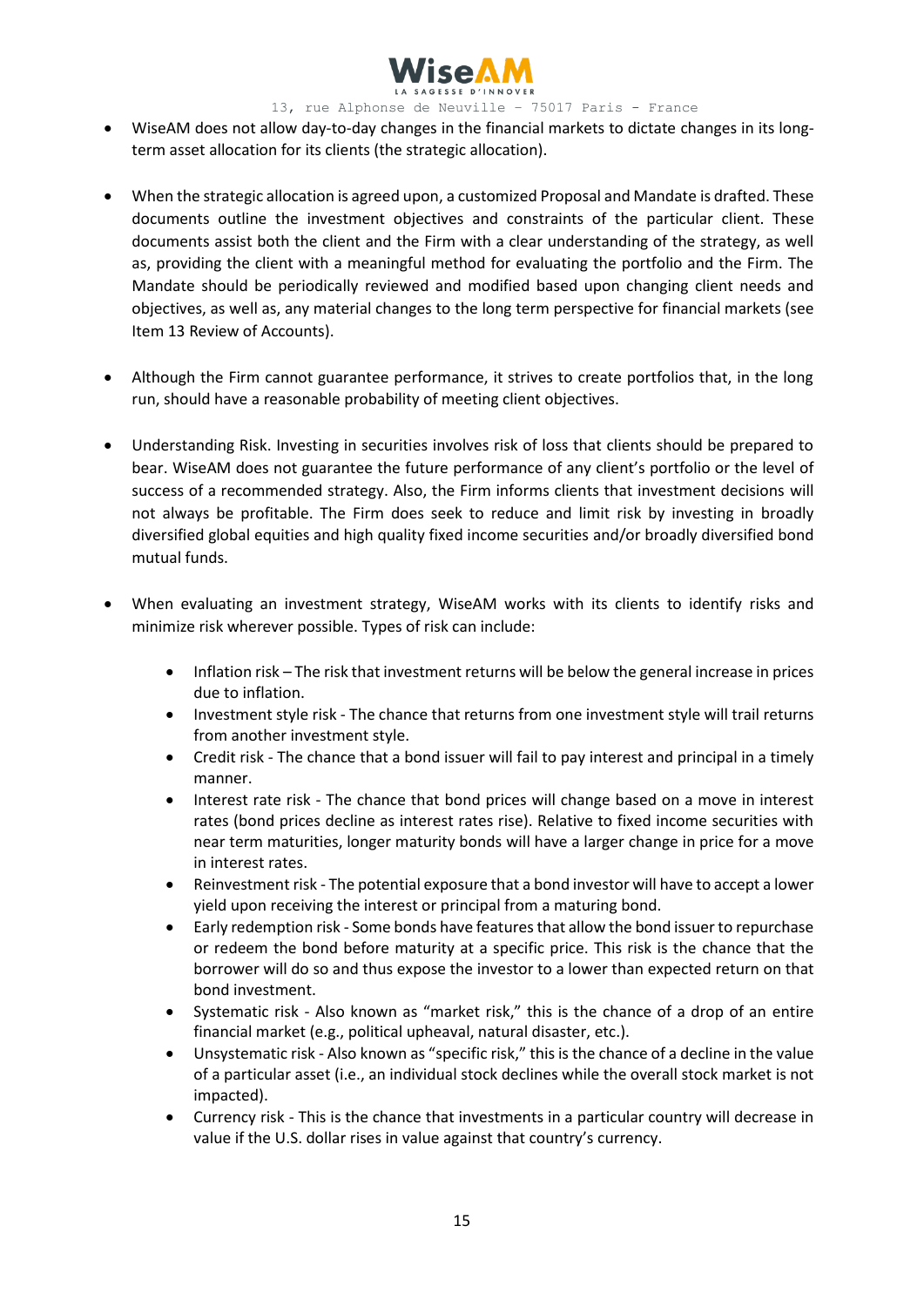

WISEAM<br>13, rue Alphonse de Neuville – 75017 Paris – France

• Liquidity risk - This is the risk whereby the ability to buy or sell a security becomes more difficult and, therefore, negatively impacts the price at which one is able to transact in the security.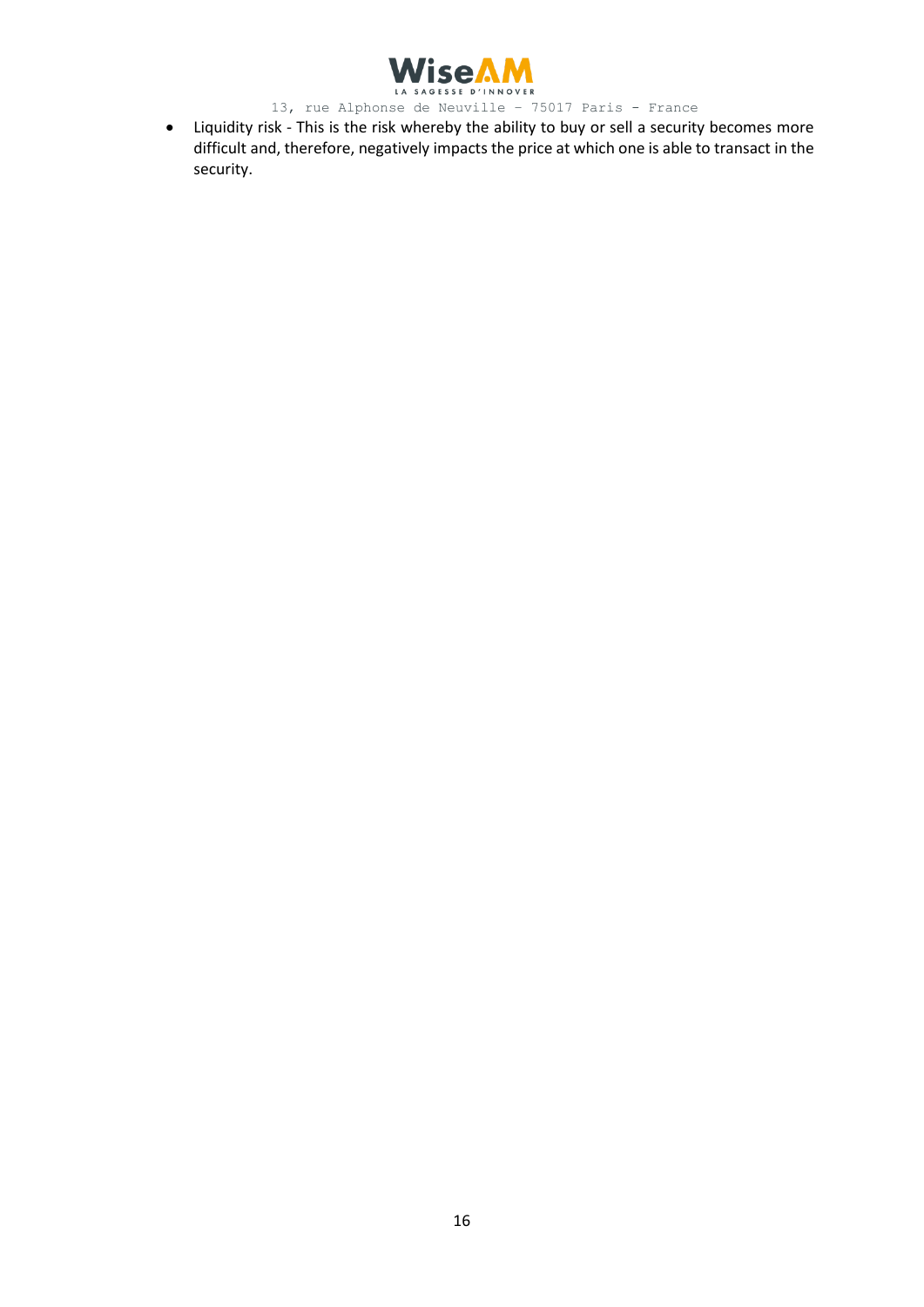

# Item 9 – Disciplinary Information

Registered investment advisers are required to disclose all material facts regarding any legal or disciplinary events that would be material to your evaluation of WiseAM or the integrity of our management. There are no applicable legal or disciplinary events relating to WiseAM.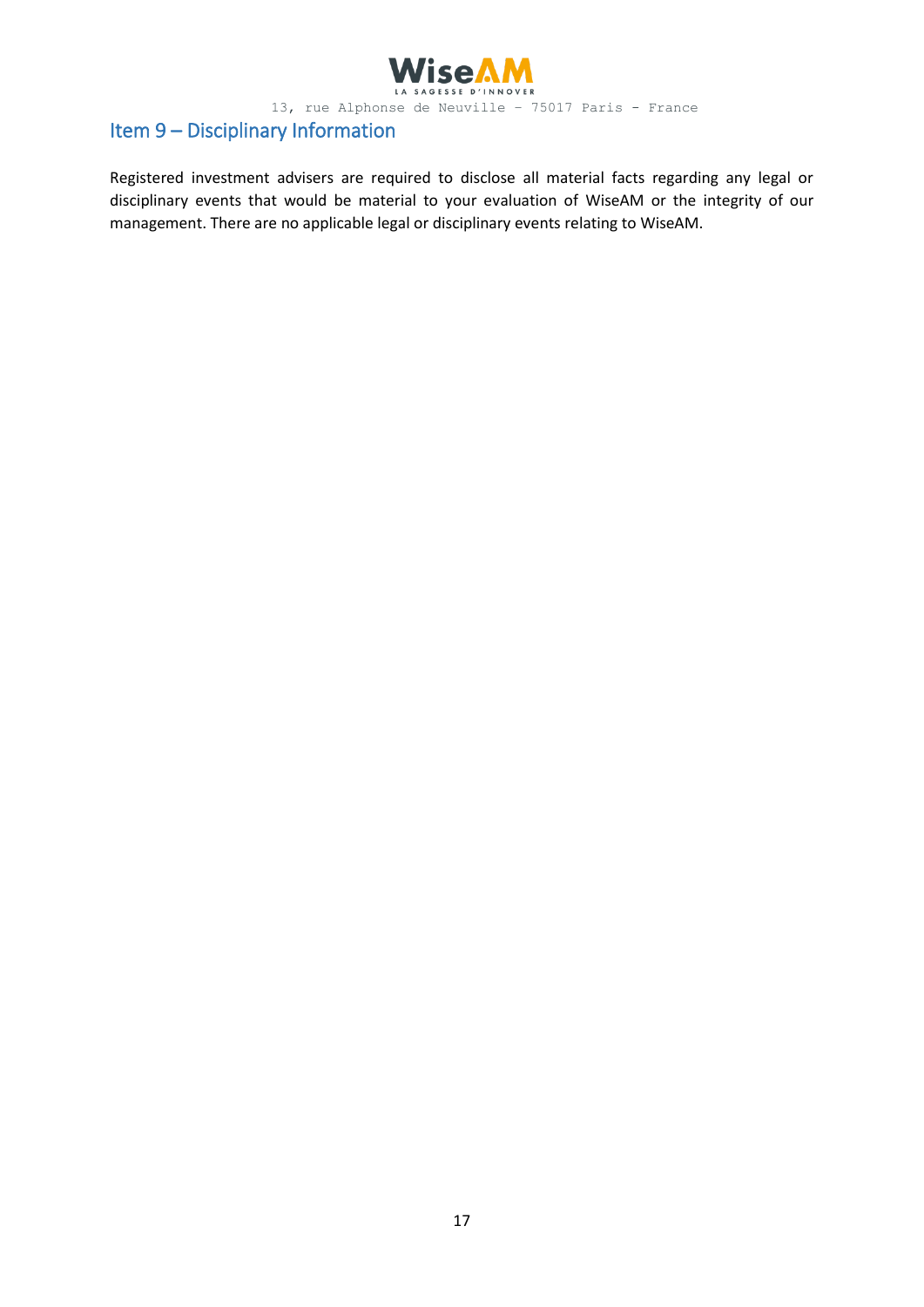

#### Item 10 Other Financial Industry Activities and Affiliation

#### No Other Registrations

WiseAM strives to avoid potential conflicts of interest by maintaining its business focus as an independent registered investment adviser. More specifically, the Firm and its employees:

- Are not registered as a broker-dealer.
- Are not affiliated as a registered representative or associated person of a broker‐ dealer, or other securities entity.
- Do not have economic relationships or arrangements with any other related persons or entities that are material to its advisory business.

#### No Other Material Relationships

WiseAM does not recommend other investment advisers to its clients for which the Firm receives direct or indirect compensation.

#### Other Financial Activities

Neither WiseAM nor any of its management persons are registered, or have an application pending to register, as a broker/dealer, futures commission merchant, commodity pool operator, commodity trading advisor, or an associated person of one of the foregoing types of entities.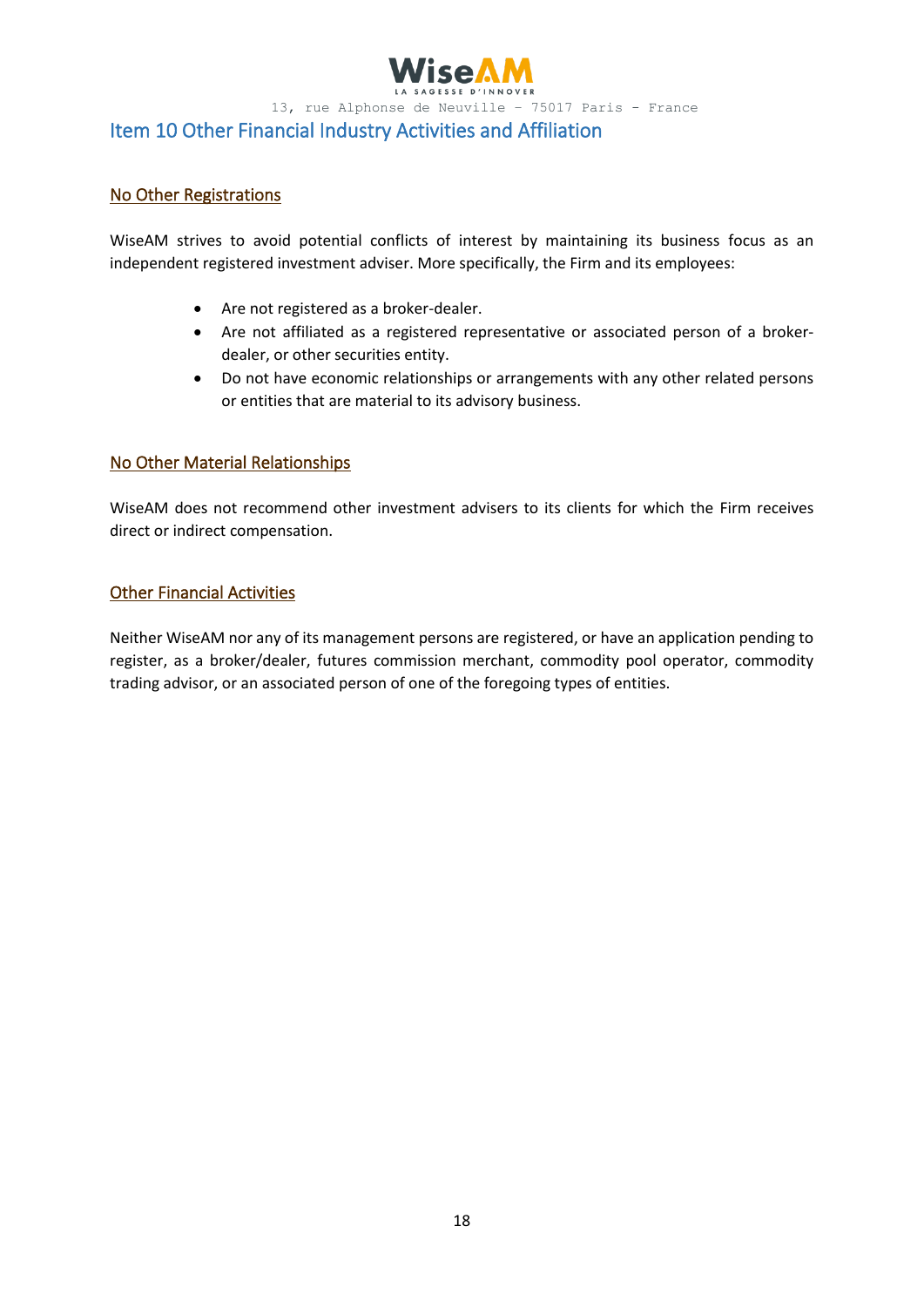

# Item 11 Code of Ethics, Participation or Interest in Client Transactions and Personal Trading

### Disciplinary Information

- Registered investment advisers are required to disclose all material facts regarding any legal or disciplinary events that would be material to client evaluation of WiseAM or the integrity of WiseAM's management.
- It is WiseAM's policy to disclose to its clients and prospective clients all facts that might be material to an evaluation of WiseAM's integrity. WiseAM has not been the subject of any material legal or disciplinary event.

### Other Financial Industry Activities and Affiliations

None.

### Code of Ethics

- WiseAM has a written Code of Ethics, the full text of which is available to any client or prospective client upon request.
- The provisions of our Code of Ethics are intended, in part, to address any conflicts of interest that may arise in the event that WiseAM, a principal of WiseAM or a person related to WiseAM owns the same securities that are recommended to clients, or buys or sells the same securities being purchased or sold for clients at the same time. In the event of such a conflict of interest, it is possible that the action of WiseAM with respect to the security could affect the value of the security in the client's account. WiseAM has instituted the policies described below and other personal trading policies to ensure that the effect of any action by WiseAM is negligible on client accounts. In the event that the securities in question are broadly traded (such as those securities in the S&P 500, S&P 400, Dow Jones Industrial Average, over-the-counter securities, heavily traded NYSE company, risk arbitrage target, and/or put and call options), no restrictions are imposed on WiseAM actions since those actions would not affect the market in those securities.
- The Code of Ethics covers specifically:
	- conflicts of interest
	- remuneration
	- internal control and the role of the Chief Compliance Officer
	- trading and order placing
	- relationship with the Regulatory Bodies
	- anti money-laundering and terrorist financing
	- management of individual mandates
	- Diligence, neutrality & impartiality, confidentiality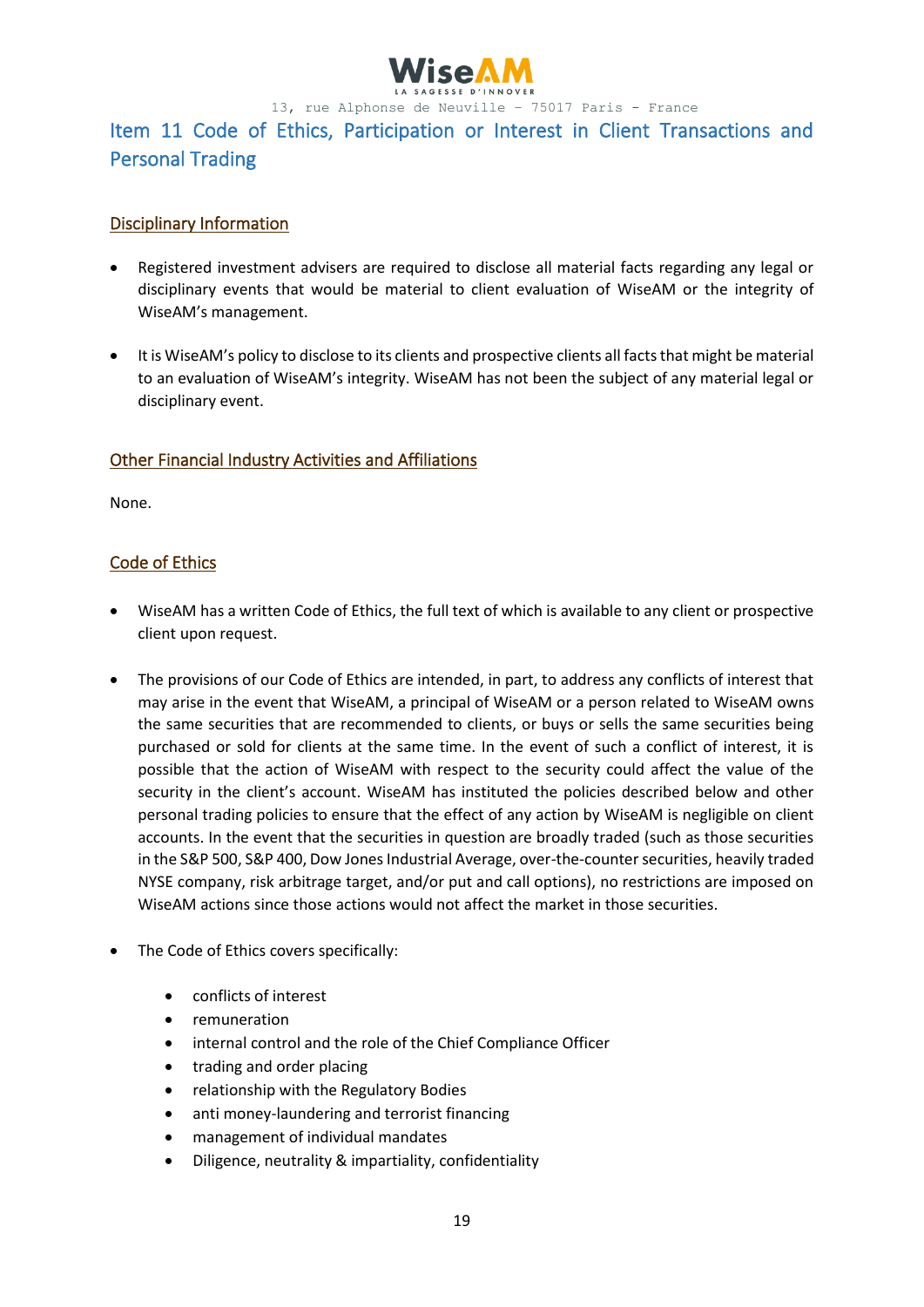

- WiseAM requires that all individuals in its employ must act in accordance with all applicable federal and state regulations governing registered investment advisory practices.
- Records will be maintained by WiseAM of all securities bought and sold by WiseAM, associated persons of WiseAM, and related entities. A qualified representative of WiseAM will review these records on a regular basis.

#### Personal Trading

Among other things, the Code limits and monitors the personal trading activity of our employees, including members of our employees' households. These limitations seek to further WiseAM's efforts to prevent employees from personally benefiting from WiseAM's investment decisions for its Clients and/or any short-term market effects of WiseAM's recommendations to Clients. Specifically, the Code requires employees and certain members of their households to report their personal securities transactions with our firm's Compliance Officer after execution, with some limited exceptions. These restrictions and requirements of the Code apply to all accounts over which employees have investment discretion, or in which they have a direct or indirect beneficial ownership interest.

### Participation or Interest in Client Transactions

Certain individuals may invest their own assets in accounts managed by WiseAM. These accounts may hold, purchase, or sell the same securities in which Clients have interests. We may have an incentive to favour accounts in which our principals or employees invest with respect to trading opportunities, trade allocation and allocation of investment opportunities. As such, WiseAM requires that any orders for employee-owned (i.e., proprietary) accounts that are managed by WiseAM must be executed after all Client orders have been executed for that security in the same strategy for the same set of transactions. In addition, due to the nature of our clientele, WiseAM may, from time to time, trade in securities issued by our Clients. In all such instances, WiseAM will do so in what it believes to be the best interest of its Clients who are trading in such securities. WiseAM will not, under any circumstances, consider a security issuer's status as a Client of the Firm when determining to trade in that issuer's security on behalf of other Client accounts.

#### Gifts and Business Entertainment

WiseAM's Code includes policies and procedures regarding giving or receiving gifts and business entertainment between the firm's employees and certain third parties (e.g., vendors, broker/dealers, consultants, etc.) to help mitigate the potential for conflicts of interest surrounding these practices. WiseAM specifically monitors for any potential conflicts of interest with respect to individual instances of gifts or entertainment, as well as patterns of the same over time, to prevent the interests of WiseAM and its employees from being placed ahead of the interests of our Clients.

#### Charitable Contributions

From time to time, we may donate to charitable enterprises that are Clients, are supported by Clients, and/or are supported by an individual employed by one of our Clients. In general, those donations are made in response to requests from Clients and/or their personnel. Members of our management team approve charitable contributions to be made by the firm. Management may take into consideration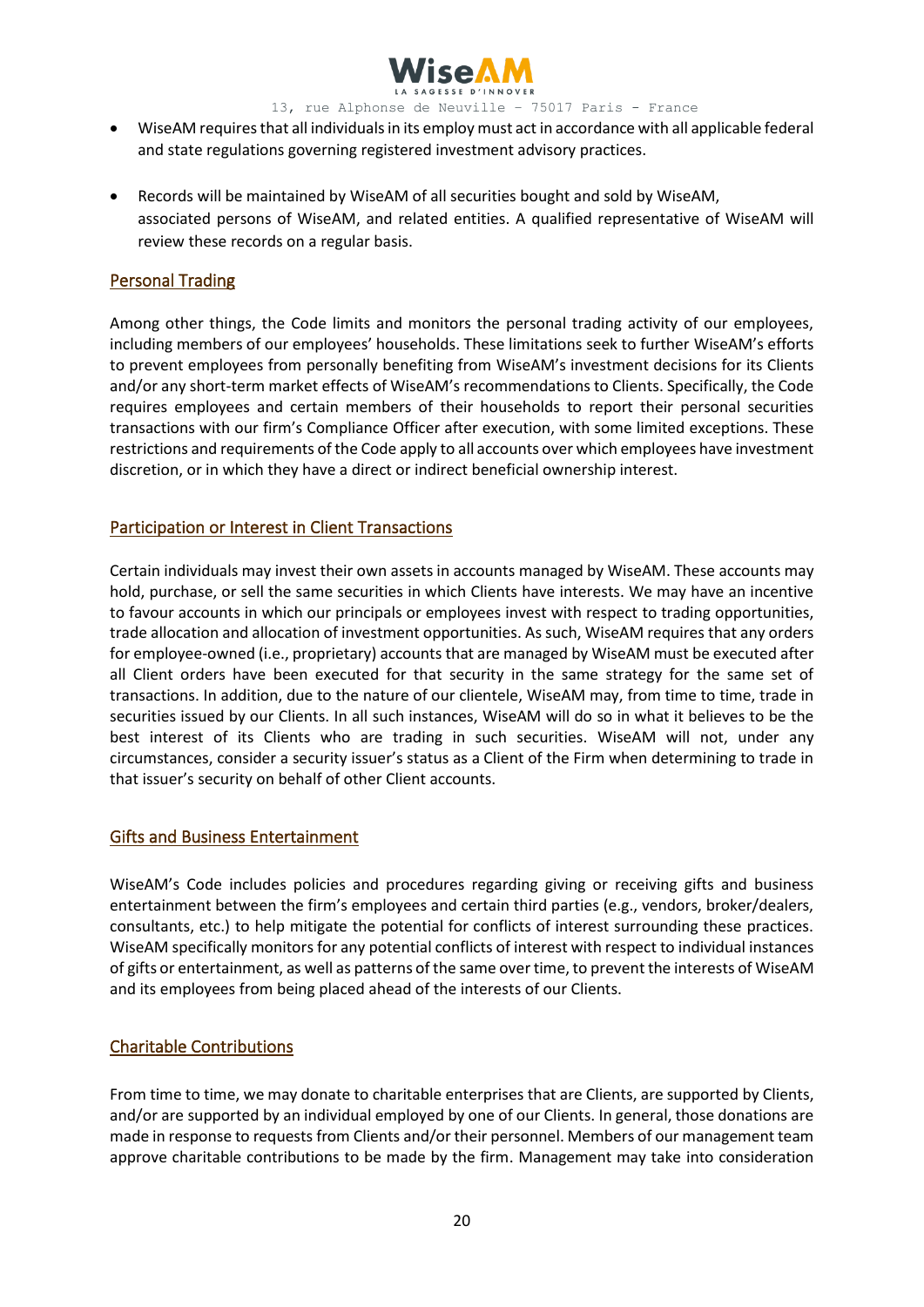

the importance of the client relationship, as one factor, in determining whether to approve a charitable contribution.

#### Political Contributions

WiseAM prohibits its employees from making political contributions on behalf of WiseAM or to be reimbursed for personal political contributions, or from making political contributions for the purpose of securing or retaining business.

#### Distribution of Code

WiseAM is firmly committed to making employees and Clients (both current and prospective) aware of the requirements within the Code. All employees are provided with a copy of the Code at the time of hire and annually thereafter, and each employee must affirm that they have received a copy of the Code, and that they have read and understand its provisions.

#### Review of Accounts

- Investment Advisor Representatives are required to review all managed accounts on an annual basis or more frequently if warranted. WiseAM provides billing and performance reporting, except in those cases where an independent manager is providing their own billing and performance reporting which has been approved by WiseAM.
- The Investment Committee is a consultative body that confers, from time to time, to analyze market conditions and discuss general investment ideas and/or review specific products that may be suitable for clients. Members of the committee are available to Investment Advisor representatives for consultations regarding individual client portfolios, or the suitability of specific products. The Committee recommends that Investment Advisor Representatives review the following with clients at least once a year: investment objectives, targeted allocation, current asset allocation, suitability, performance, number of trades, monthly distributions, concentrated positions, diversification, and outside holdings. Following a supervisory review, a decision may be made as to the required frequency of subsequent reviews, such as either quarterly or semiannually. Examples of situations that could warrant monthly account reviews include the following: performance that is not in line with the client's "downside risk tolerance"; change in investment objective; significant addition or withdrawal of capital from the account; current allocation and targeted allocation inconsistency; frequency of trades not in line with objectives and current account type; concentrated positions that could lead to volatility; important changes in market conditions; and notification of a material change in the client's financial status. The firm will only guarantee an annual review, unless quarterly or monthly reviews of account activity are requested in writing by the client. The firm will not be responsible for monthly reviews if the client does not request it. There may be additional charges for monthly performance reporting if requested by client.
- With respect to all of the Programs, the firm or its agent will provide to each client quarterly portfolio performance reports of the client's account(s) which will include a review and evaluation of the client's portfolio in light of the client's investment goals and objectives. Each performance report will include a reminder to the client to contact the firm if there are any changes in the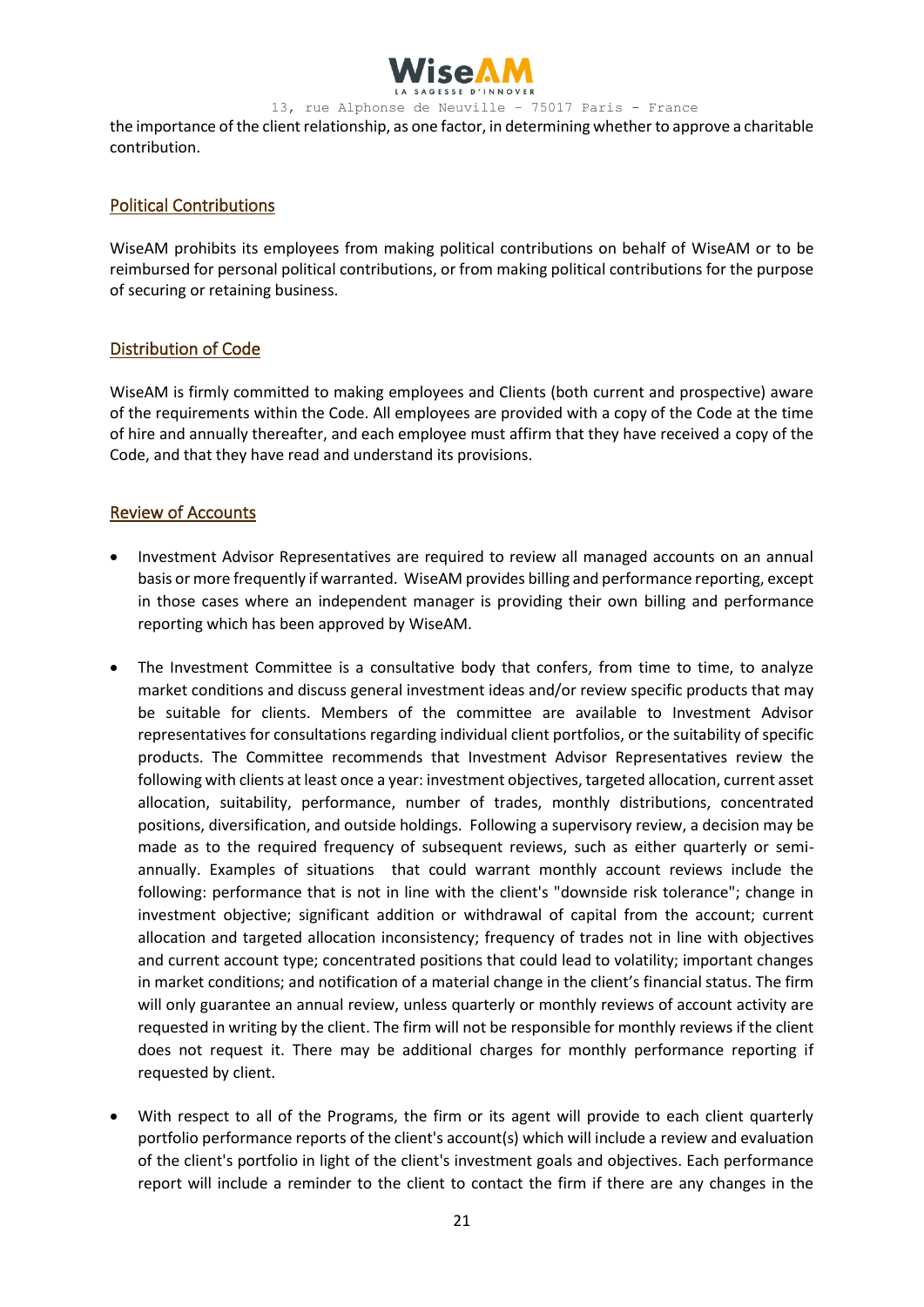

client's financial situation or other pertinent information, and will disclose the method by which the client may make such contact.

- For all managed accounts, in addition to the portfolio performance reports as described herein, the firm, through its clearing broker/dealer, will transmit to Clients (and where appropriate to the applicable investment advisor) the following reports:
	- Trade confirmations reflecting all transactions in securities;
	- Monthly statements of client's account(s) itemizing all transactions in cash and securities, and all deposits and withdrawals of principal and income during the preceding calendar month; however, if there is no activity in such account, then quarterly statements will be provided in lieu of monthly reports; and
	- Annual summary of transactions and dividend and interest statement.

#### Client Referrals and Other Compensation

There is no direct link between Adviser's referrals and the investment advice given by WiseAM to its Clients. As part of its fiduciary duties to clients, Advisers endeavor at all times to put the interests of their clients first. Clients should be aware, however, that the receipt of economic benefits by Adviser or its related persons in and of itself creates a potential conflict of interest and may indirectly influence the Adviser's choice of WiseAM as investment manager. WiseAM does not supervise Advisers and has no responsibility for Advisers' management of client portfolios or Advisers' other advice or services to clients.

#### Financial Information

Registered Investment Advisers are required to provide clients with certain financial information or disclosures about WiseAM's financial condition. WiseAM has no financial obligations that impair its ability to meet contractual and fiduciary commitments to clients, and it has not been the subject of any bankruptcy proceeding. Therefore, WiseAM has no information applicable to this Item.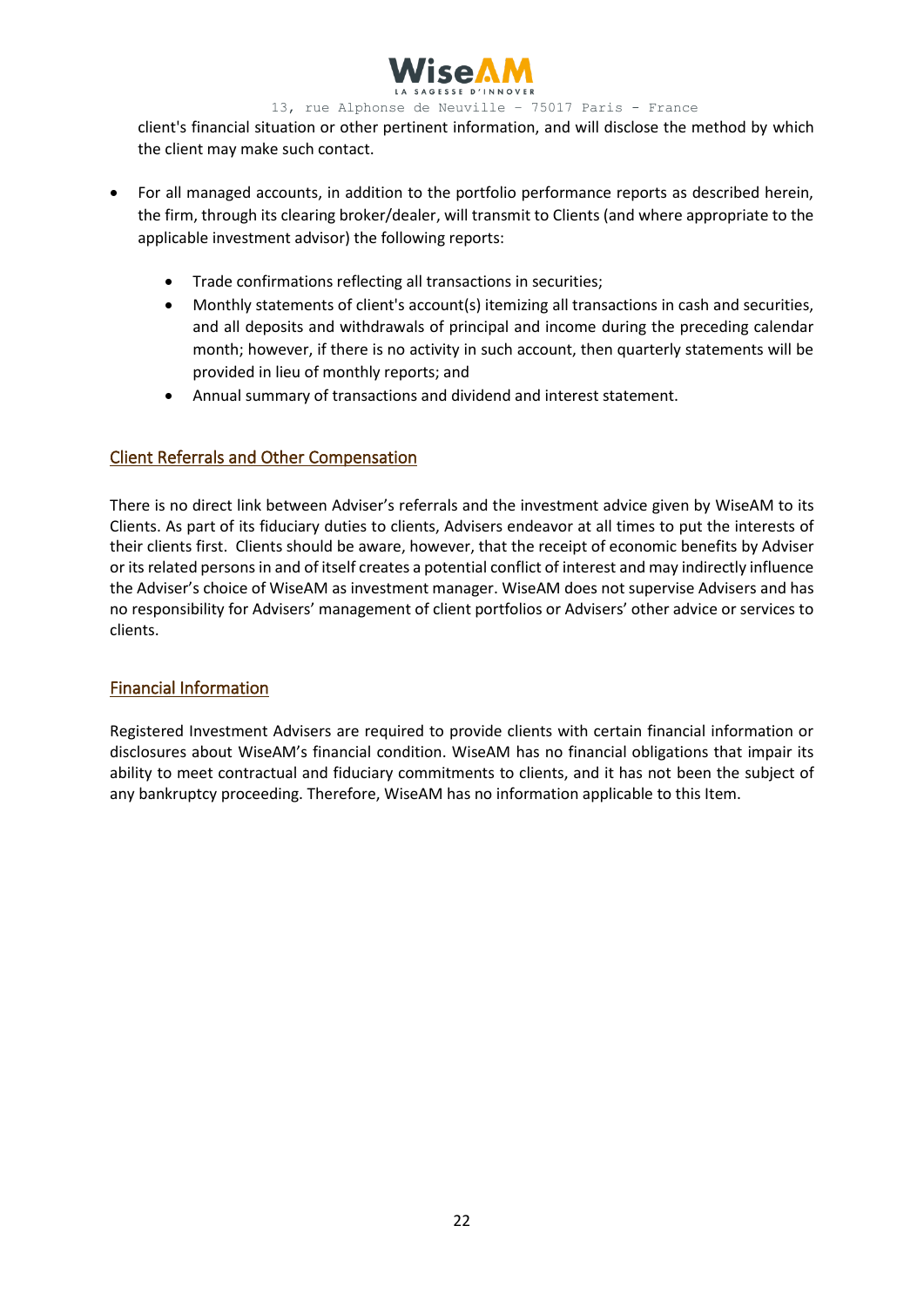

# Item 12 Brokerage Relationships

- WiseAM's relationships with broker/dealers, particularly those affiliated with large financial services organizations, are complex.
- WiseAM uses various broker/dealers to execute trades on behalf of Clients, but may also have other relationships with such firms. For example:
	- WiseAM may invest Client assets in securities issued by broker/dealers or their affiliates.
	- WiseAM may provide investment management services to certain broker/dealers or their affiliates.
	- Certain broker/dealers may provide both internally-generated and third-party research to WiseAM, as part of a bundled service.
	- Certain brokers/dealers may refer Clients to WiseAM.
- Notwithstanding such relationships or business dealings with these broker/dealers, WiseAM has a fiduciary duty to its Clients to seek best execution when trading with these firms, and has implemented policies and procedures to monitor its efforts in this regard.

### Best Execution – Selection Factors for Broker/Dealers

- As noted above, WiseAM has a duty to seek best execution of transactions for client accounts. "Best execution" is generally understood to mean the most favorable cost or net proceeds reasonably obtainable under the circumstances. In seeking best execution, WiseAM looks for the best combination of transaction price, quality of execution (e.g., the speed of execution, the likelihood the trade will be executed, etc.), and other valuable services that an executing broker/dealer may provide.
- WiseAM, in seeking best execution for its US Person Clients, has undertaken to select brokers for transactions based on a number of factors, which may include, but are not limited to, the following:
	- the broker/dealer's financial soundness;
	- the broker/dealer's ability to effectively and efficiently execute, report, clear, and settle the order;
	- the broker/dealer's ability to commit capital;
	- the broker/dealer's ability to timely and accurately communicate with WiseAM's trading desk and operations team;
	- the broker/dealer's research services provided in connection with soft dollar arrangements (explained in more detail in the "Soft Dollars" sub-section of this Item 12 below);
	- the broker/dealer's commission rates; and similar factors.
- WiseAM does not consider any Client referrals from a broker/dealer when determining best execution, or when placing Client trades.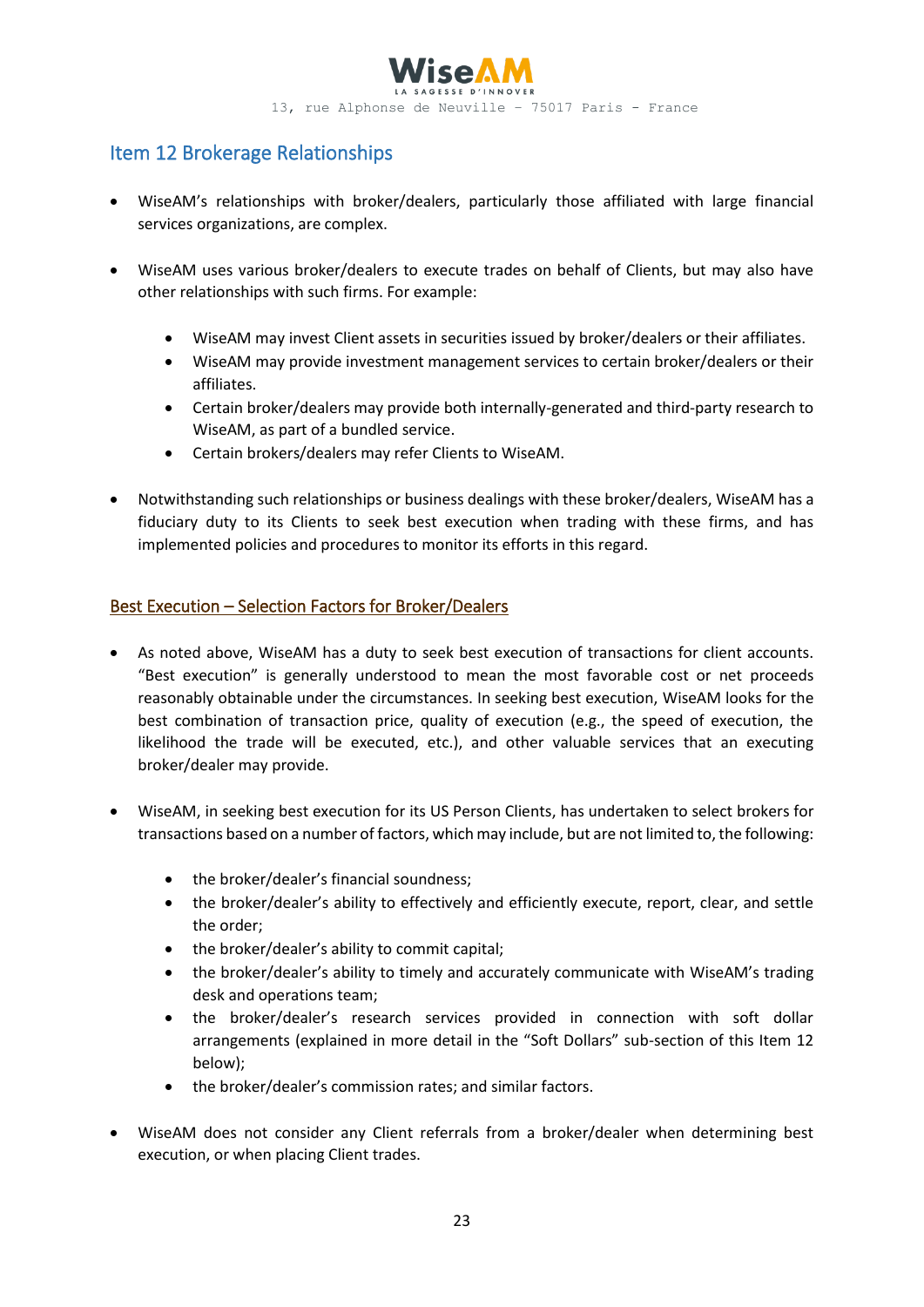

- Recognizing the value of these factors, WiseAM may select a broker/dealer that charges a commission in excess of that which another broker/dealer might have charged for effecting the same transaction. WiseAM is not obliged to choose the broker/dealer offering the lowest available commission rate if, in our reasonable judgment, the total cost or proceeds from the transaction may be less favorable than what may be obtained elsewhere or if a higher commission is justified by the service and/or research provided by another broker/dealer.
- WiseAM has implemented a series of internal controls and procedures to address the conflicts of interest associated with its brokerage practices. To determine that it is receiving best execution for its transactions over time, WiseAM will obtain information as to the general level of commission rates being charged by the brokerage community, from time to time, and will periodically evaluate the overall reasonableness of brokerage commissions paid on client transactions by reference to such data. To the extent WiseAM has been paying higher commission rates for its transactions, WiseAM will determine if the quality of execution and the services provided by the broker/dealer justify these higher commissions.

#### Cross Trades

In accordance with applicable regulatory requirements, brokers may engage in cross trades between Client accounts when trading in the open market would be inefficient or impractical in meeting both parties' objectives. WiseAM and brokers have policies and procedures around the execution of cross trades which include conducting the trade through an authorized third party broker.

#### Soft Dollars

- WiseAM observes French & European regulation in this matter. WiseAM cannot direct certain transactions for execution to certain broker/dealers in recognition of brokerage and research services provided by those broker/dealers and/or other third-party providers. [The practice of obtaining research in this manner is referred to as using "soft dollars"]. Soft dollar transactions could cause Clients to pay a commission rate higher than would be charged for execution only. WiseAM receives no benefit from soft dollar transactions, including trading and research information (either directly or through publications or writings) as to the value of securities, the advisability of investing in, purchasing, or selling securities, and analyses and reports concerning issues, industries, securities, economic factors and trends, portfolio strategy, and the performance of specific strategies. WiseAM cannot select a broker/dealer in order to receive such products and services whether or not the Client receives best execution. However, WiseAM does not give trading preference to those broker/dealers that provide research products and services, either directly or indirectly. WiseAM selects broker/dealers only so long as WiseAM believes that the selection of a particular broker/dealer is consistent with WiseAM's duty to seek best execution.
- WiseAM periodically reviews the past performance of broker/dealers with whom it has been placing orders. WiseAM may cease to do business with certain broker/dealers whose performance may not have been competitive, or we may demand that such broker/dealers improve their performance before receiving any further orders. The overall reasonableness of commissions paid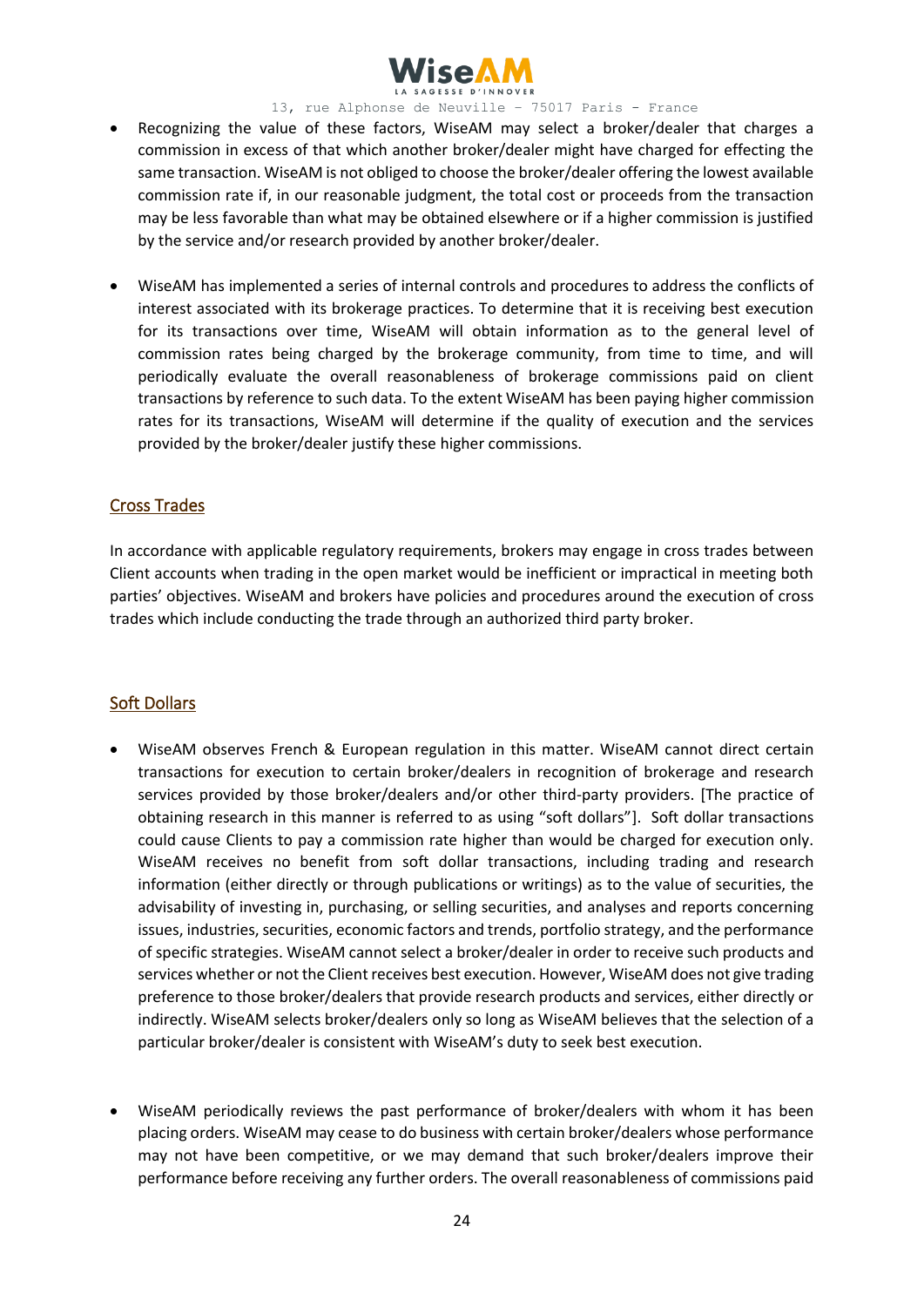

is evaluated by reviewing what competing broker/dealers were willing to charge for similar types of services. The evaluation would also consider the timeliness and accuracy of the research received. Reasonableness is evaluated on an ongoing basis.

• As noted previously, WiseAM maintains a series of internal controls and procedures relating to its brokerage practices, including its use of soft dollars. These controls and procedures are designed to mitigate the potential conflicts of interest described in this Item.

### Trade Aggregation

- When two or more Client portfolios are simultaneously engaged in the purchase or sale of the same security, WiseAM may, but is not obligated to, combine and aggregate the transactions to form a "bunched trade" or "block trade." In such cases, these accounts will receive the average price of the transactions in that security for the day. Trades in the same security for different accounts will be accumulated for a reasonable period of time to allow for aggregation, unless a particular account's interest would be unduly prejudiced. WiseAM may, but is not required to, aggregate orders into block trades where WiseAM believes this is to be appropriate, in the best interests of the Client accounts, and consistent with applicable legal requirements. Transactions executed in a block will typically be allocated to the participating client accounts before the close of the business day.
- WiseAM believes that, in most instances, a pro rata allocation of block trades will assure fairness. However, we also recognize that no rigid formula will necessarily lead to a fair and reasonable result, and that a degree of flexibility to adjust the formula to accommodate specific circumstances is necessary when determining how to allocate block trades. Therefore, under certain circumstances, allocation of block trades on a basis other than strictly pro rata may occur if we believe that such allocation is fair and reasonable. Nevertheless, all securities purchased or sold through a block trade, including expenses incurred in the transaction, will be allocated on a fair and equitable basis over time, to the extent practicable, without favoring any account or type of account or client (including any proprietary or affiliated account). On a periodic basis, our portfolio managers and compliance personnel monitor the proportional amounts allocated to all portfolios to determine whether such allocations are fair and equitable over time.

#### Trade Errors and Trade Error Accounts

In the event of a trade error, WiseAM will correct the error in the shortest time frame possible. Any loss in an account due to an error made by the Firm will be reimbursed by WiseAM to the affected Client accounts.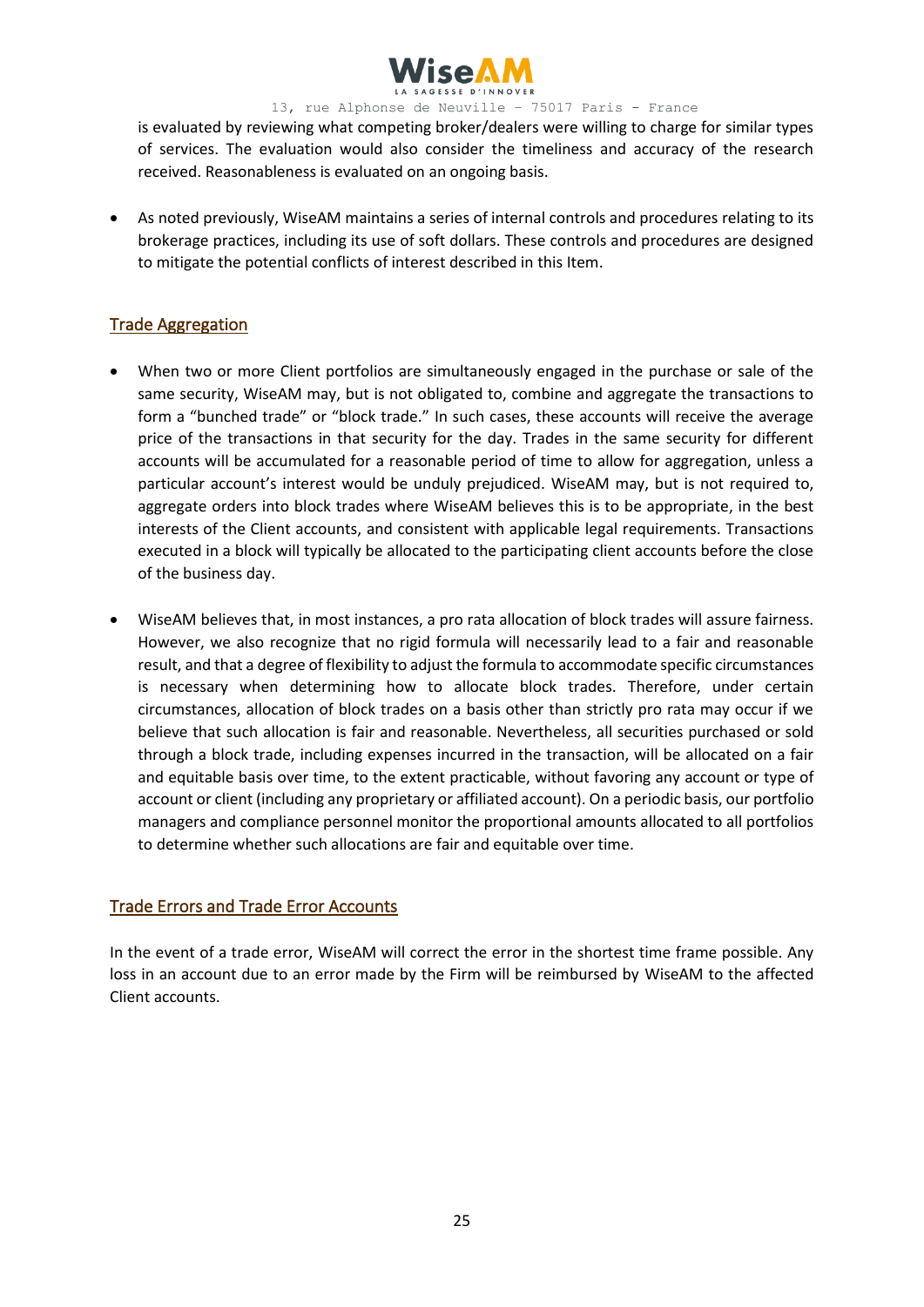

# Item 13 Review of Accounts

- Investments are generally monitored on a regular basis by our investment team. A more formal review of accounts is conducted at least every quarter, at which time an evaluation report is prepared and sent to Clients. The quarterly review of accounts involves:
	- the value and holdings of the account at the beginning of the six-month period,
	- the additions, withdrawals, and other events that occurred during that period, and
	- the value and holdings of the account at the end of the period, and
	- to reconcile WiseAM's records with those of the custodian.
- The evaluation report includes a letter stating the value of the account at the beginning and end of the period, deposits and withdrawals during that period, and the net amount invested.
- Additional reviews will be conducted at the client's request (or, in the case of sub advisory relationships, at the request of the principal investment advisor) or at WiseAM's discretion.
- WiseAM may choose to review a Client's account if it learns of a change in the Client's financial or personal situation that may warrant a revision of the client's investment plan, if a client requests an additional review or specific information, or if there is a major market event. The manner in which such additional reviews of accounts are conducted varies depending upon the purpose of the review.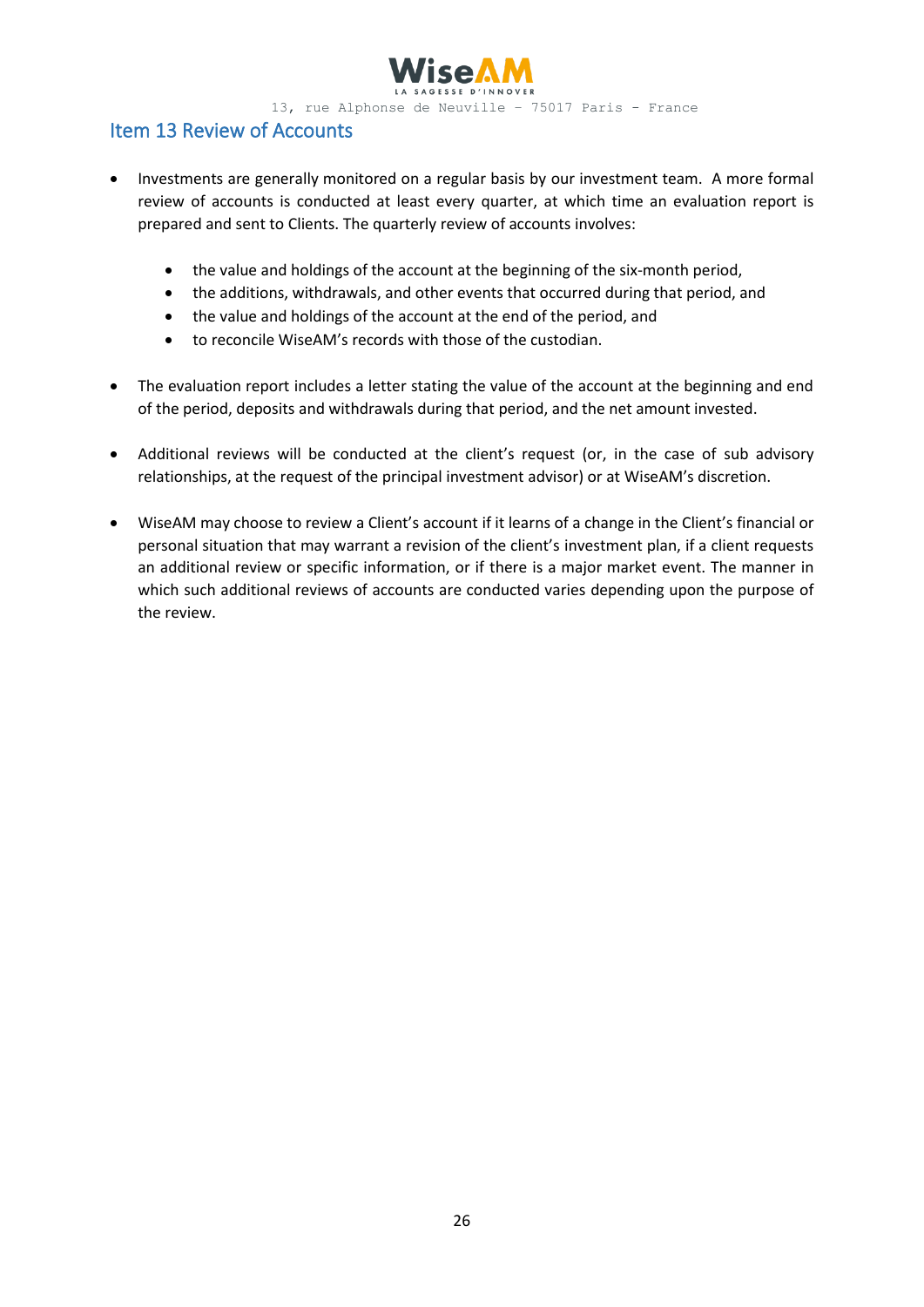

#### Item 14 – Client Referrals and other Compensation

#### Relationships with Consultants

- Many of our Clients and prospective Clients retain investment consultants to advise them on the selection and review of investment managers. WiseAM may have certain accounts that were introduced to WiseAM through consultants. These consultants or their affiliates may, in the ordinary course of their investment consulting business, recommend WiseAM investment advisory services, or otherwise place WiseAM into searches or other selection processes for a particular client.
- WiseAM has extensive dealings with investment consultants, both in the consultants' role as adviser for their clients and through independent business relationships. Specifically, we provide consultants with information on portfolios we manage for our mutual clients, pursuant to our Clients' directions. WiseAM also provides information on our investment styles to consultants, who use that information in connection with searches they conduct for their clients. WiseAM may also respond to "Requests for Proposals" from prospective clients in connection with those searches.
- Other interactions that WiseAM may have with consultants include, but are not limited to, the following:
	- WiseAM may invite consultants to events or other entertainment hosted by WiseAM.
	- WiseAM may pay registration or other fees for the opportunity to participate, along with other investment managers, in consultant-sponsored industry forums or conferences. These conferences or forums provide WiseAM with the opportunity to discuss a broad variety of business topics with consultants, clients, and prospective clients.
	- In some cases, WiseAM may serve as investment adviser for the proprietary accounts of consultants or their affiliates, or as adviser or sub-adviser for funds offered by consultants and/or their affiliates.
- In general, WiseAM relies on each consultant to make appropriate disclosure to its Clients of any conflict that the consultant may believe to exist due to its relationship with our firm.

#### Compensation for Client Referrals

WiseAM has developed its European client base through a network of approved Independent Financial Advisors ("*IFAs*") and may do so in the US. Thus, WiseAM may enter into business relationships with various regulated Independent Investment Advisers that provide consulting and marketing services to WiseAM. Such *IFAs* are compensated by WiseAM by sharing in fees charged by WiseAM to mutual Clients. The fee compensation may amount to 50% of the fee charged by WiseAM. It should be noted that the fees the *IFAs* receive do not in any way contribute to the Client being charged any additional fees above and beyond the normal WiseAM fee structure as described in *Item 5 and Item 6* above.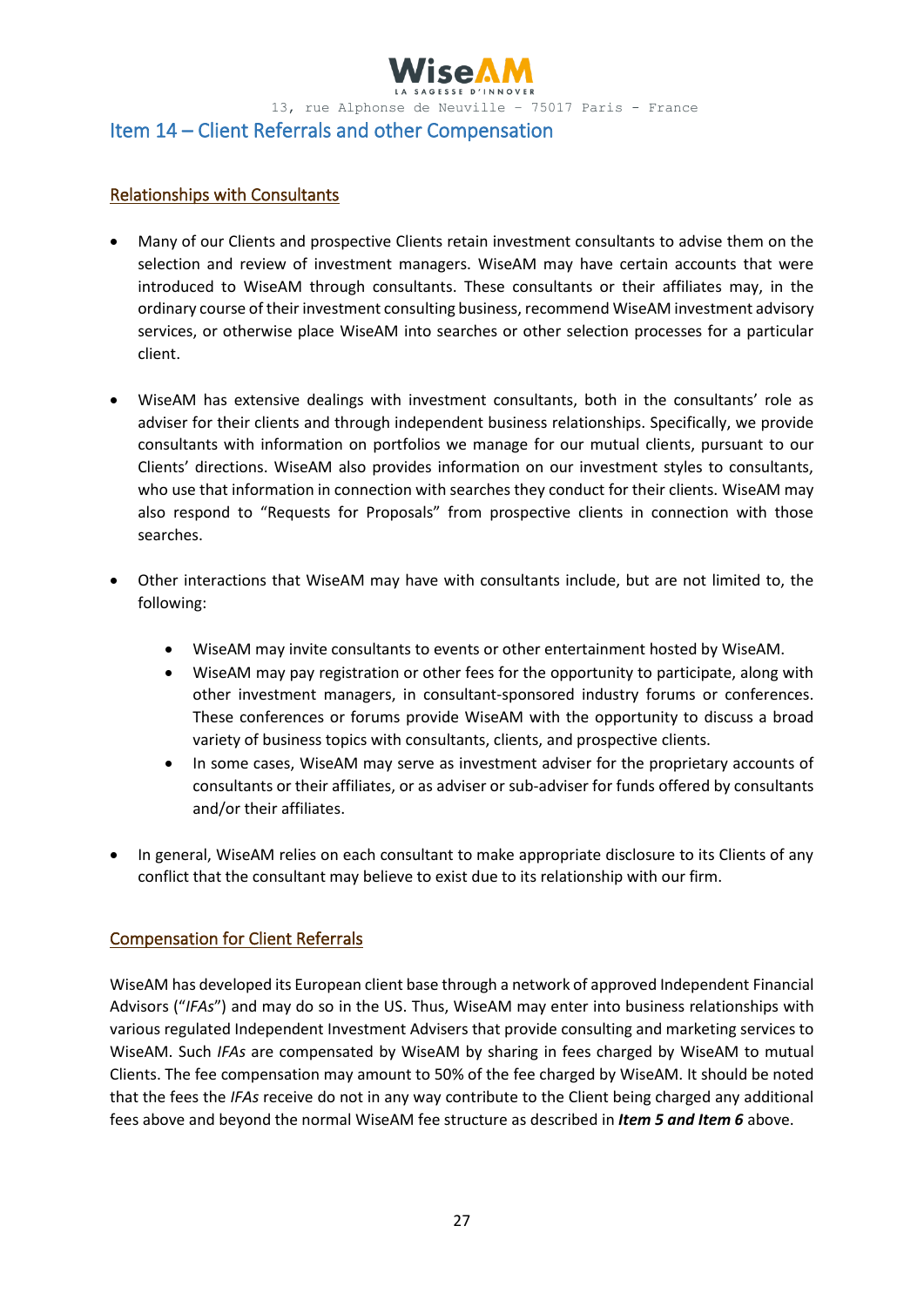

# Compensation from Third Parties

WiseAM does not receive any monetary compensation or any other economic benefit from a nonclient for WiseAM's provision of investment advisory services to a Client.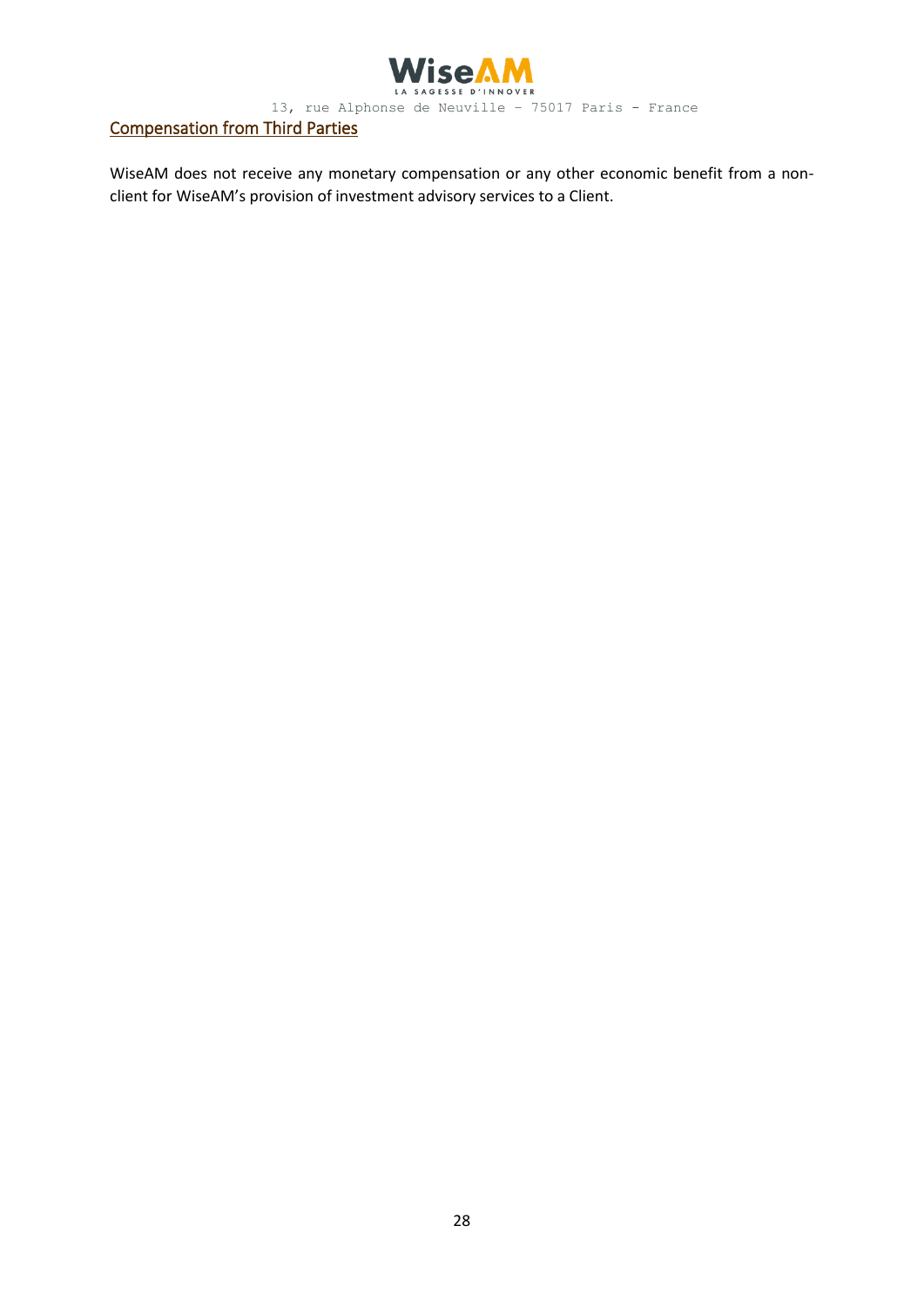

# Item 15 Custody

- The Firm strives to create as many safeguards for its Clients' assets as possible.
- Part of this effort is for the Firm to avoid possessing, or being "custodian," of client assets. It is the policy of WiseAM not to accept custody of Client securities. Custodians physically maintain possession of securities included in client accounts, record and collect dividend and interest payments, redeem maturing securities, and affect receipt and delivery of securities and monies following purchases and sales.
- The custodian provides copies of all trade confirms to the client upon trade execution, as well as monthly account statements, which show all account activity. In addition, clients have 24/7 online access to their accounts via secure websites.
- With a Client's written consent, WiseAM may be provided with the authority to deduct management fees from a client's accounts. This can be efficient for both the client and the investment adviser.
- To allow consistency and transparency, WiseAM provides quarterly reports to all its Clients. The reports include account balances and account performance, and may include additional information not included in the monthly custodial statements. The Firm urges Clients to carefully review such statements and compare custodial records to the account statements provided by the Firm. WiseAM statements may vary slightly from custodial statements based on accounting procedures, reporting dates, or valuation methodologies of certain securities.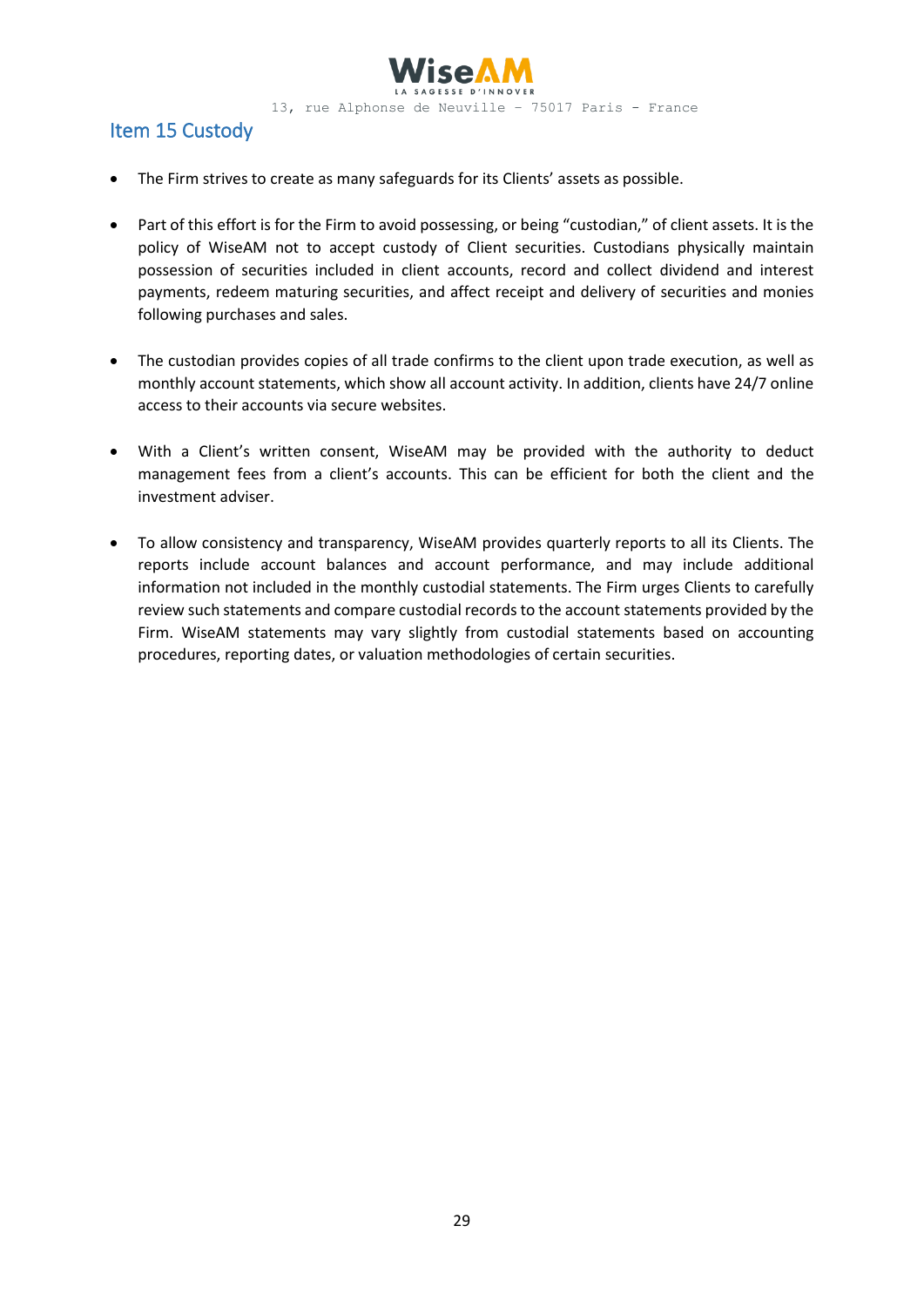

# Item 16 – Investment Discretion

- WiseAM is typically granted discretionary authority by a Client at the outset of an advisory relationship to determine the identity and amount of securities to be bought or sold. In all cases, however, such discretion is to be exercised in a manner consistent with the stated investment objectives for the particular Client account.
- When selecting securities and determining amounts of securities for purchase or sale, WiseAM observes the investment policies, limitations, and restrictions that are applicable to our Clients' accounts, as set forth by our Clients.
- Any investment guidelines and restrictions, including amendments, must be provided to WiseAM by our Clients in writing as part of the mandate. A Client will grant WiseAM discretionary authority by executing an investment management agreement which includes, among other items, a statement giving WiseAM full authority to invest the assets identified by the Client in manner consistent with the investment objectives and limitations delineated by the Client, and to engage in transactions on a discretionary basis in the Client account.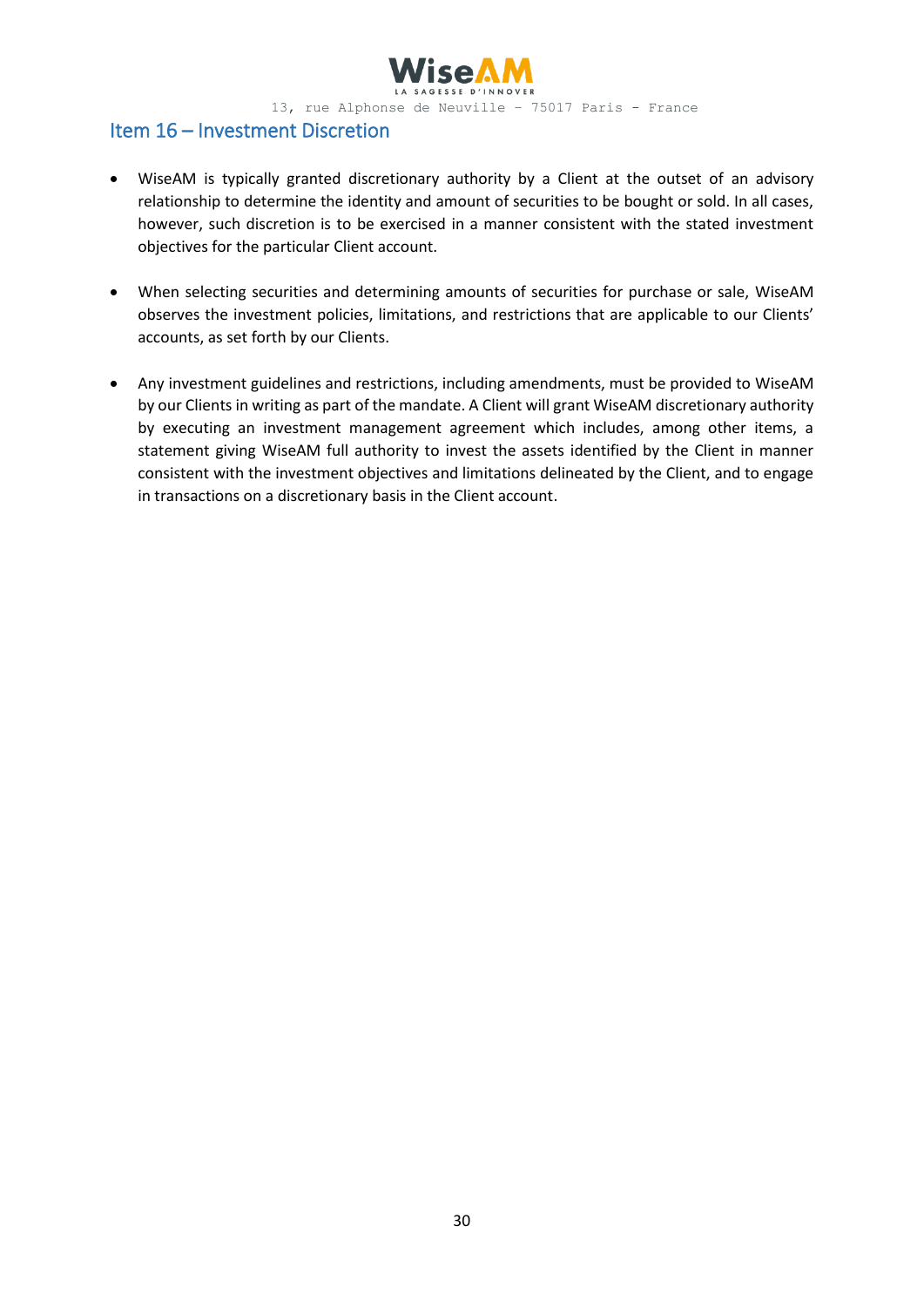

# Item 17 – Voting Client Securities

- WiseAM does not vote proxies in connection with any Client securities. However, on limited occasions and only at the Client's request, WiseAM may offer a Client advice regarding corporate actions and the exercise of proxy voting rights. Clients may receive a copy of WiseAM's proxy voting policy upon request.
- WiseAM does not advise or act for Clients in any legal proceedings, including bankruptcies or class actions, involving securities held or previously held by them.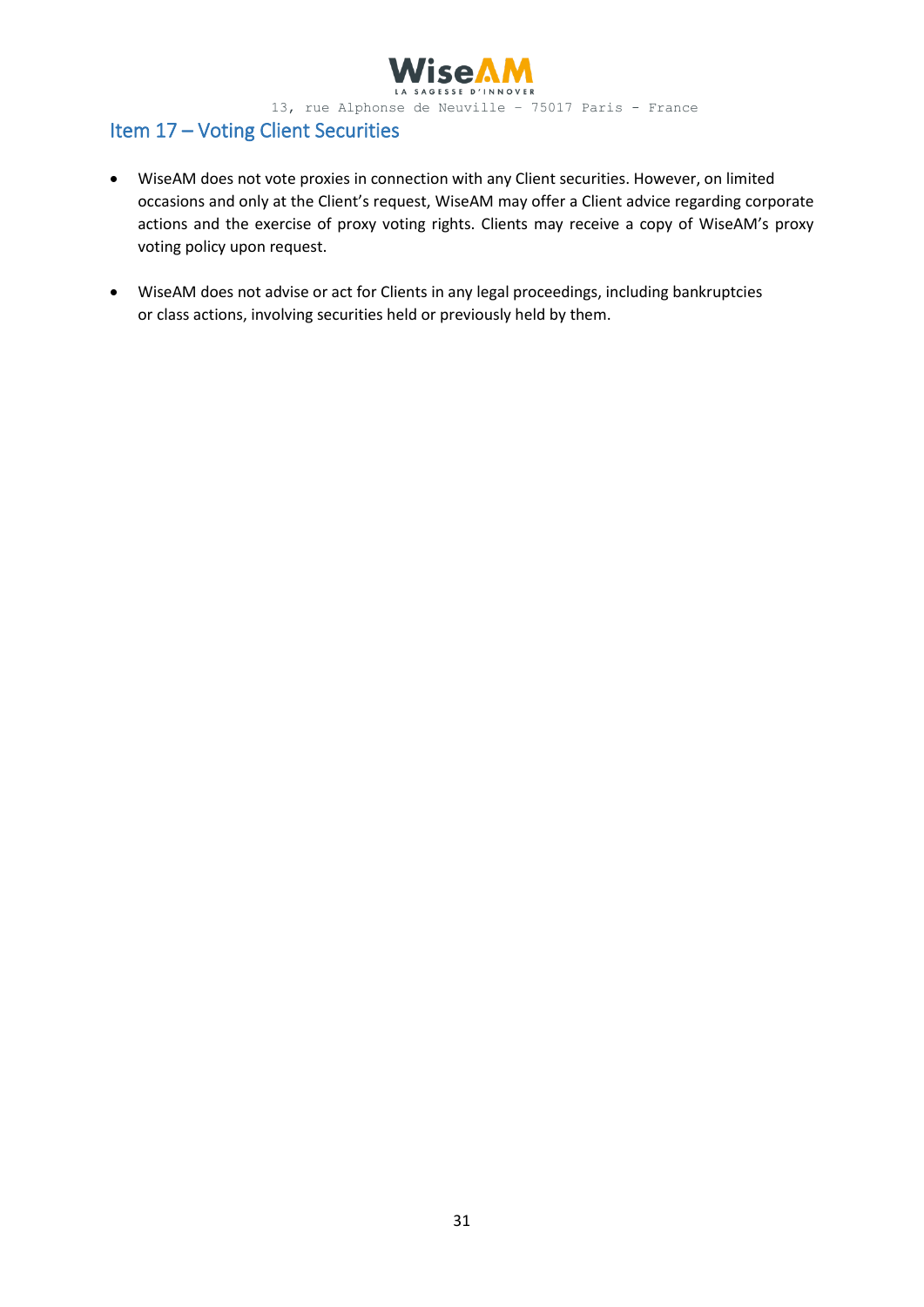

# Item 18 – Financial Information

Registered investment advisers are required in this Item to provide investors with certain financial information or disclosures about the Firm's financial condition. WiseAM has no financial commitment that is reasonably likely to impair its ability to meet contractual commitments to Clients.